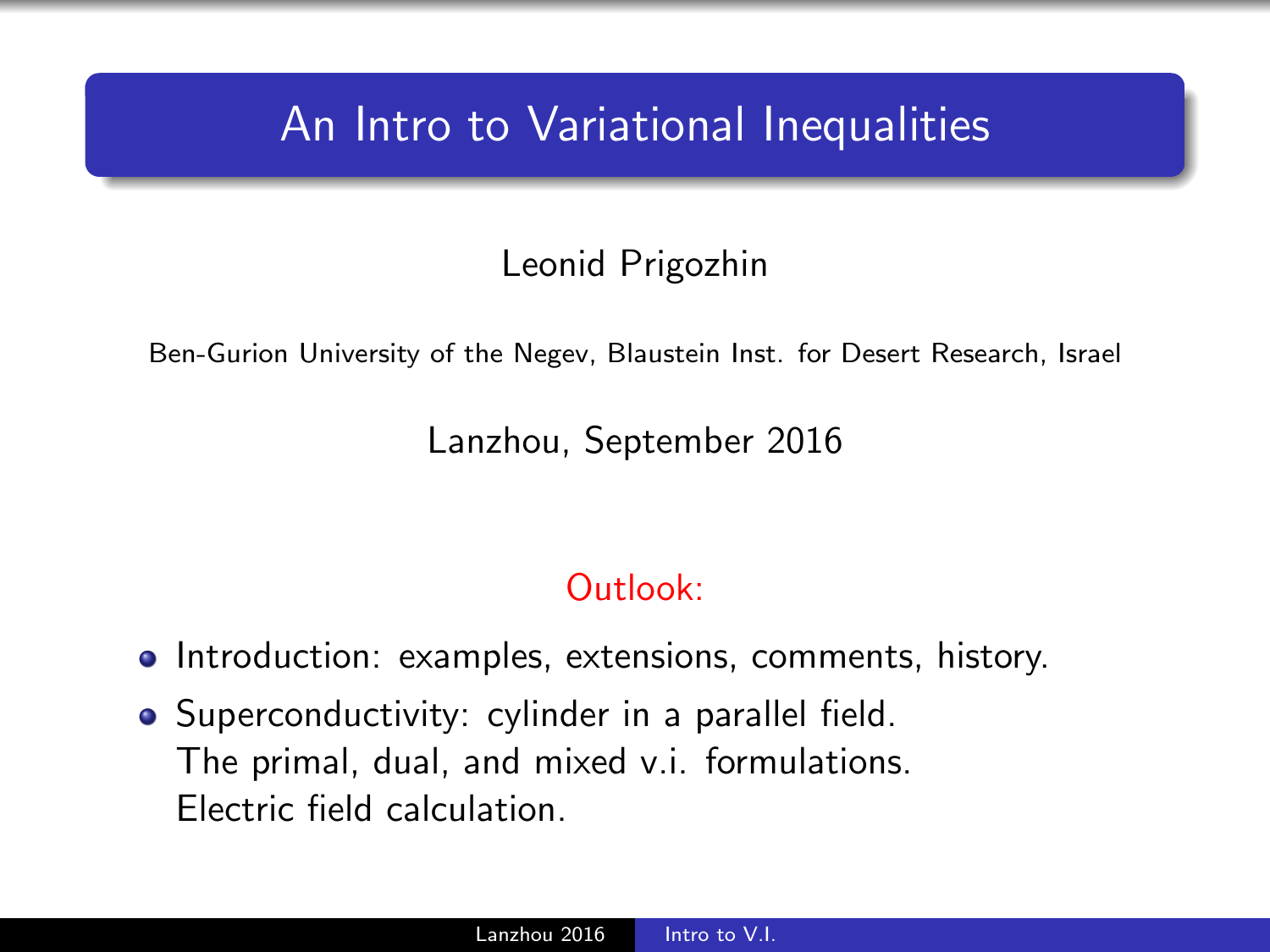## Part I. Example 1

Suppose  $f$  is a smooth function and we solve

$$
f(x_0)=\min_{[a,b]}f(x).
$$

Three cases are possible:

• if 
$$
a < x_0 < b
$$
 then  $f'(x_0) = 0$ ;

• if 
$$
x_0 = a
$$
 then  $f'(x_0) \ge 0$ ;

• if 
$$
x_0 = b
$$
 then  $f'(x_0) \leq 0$ ;

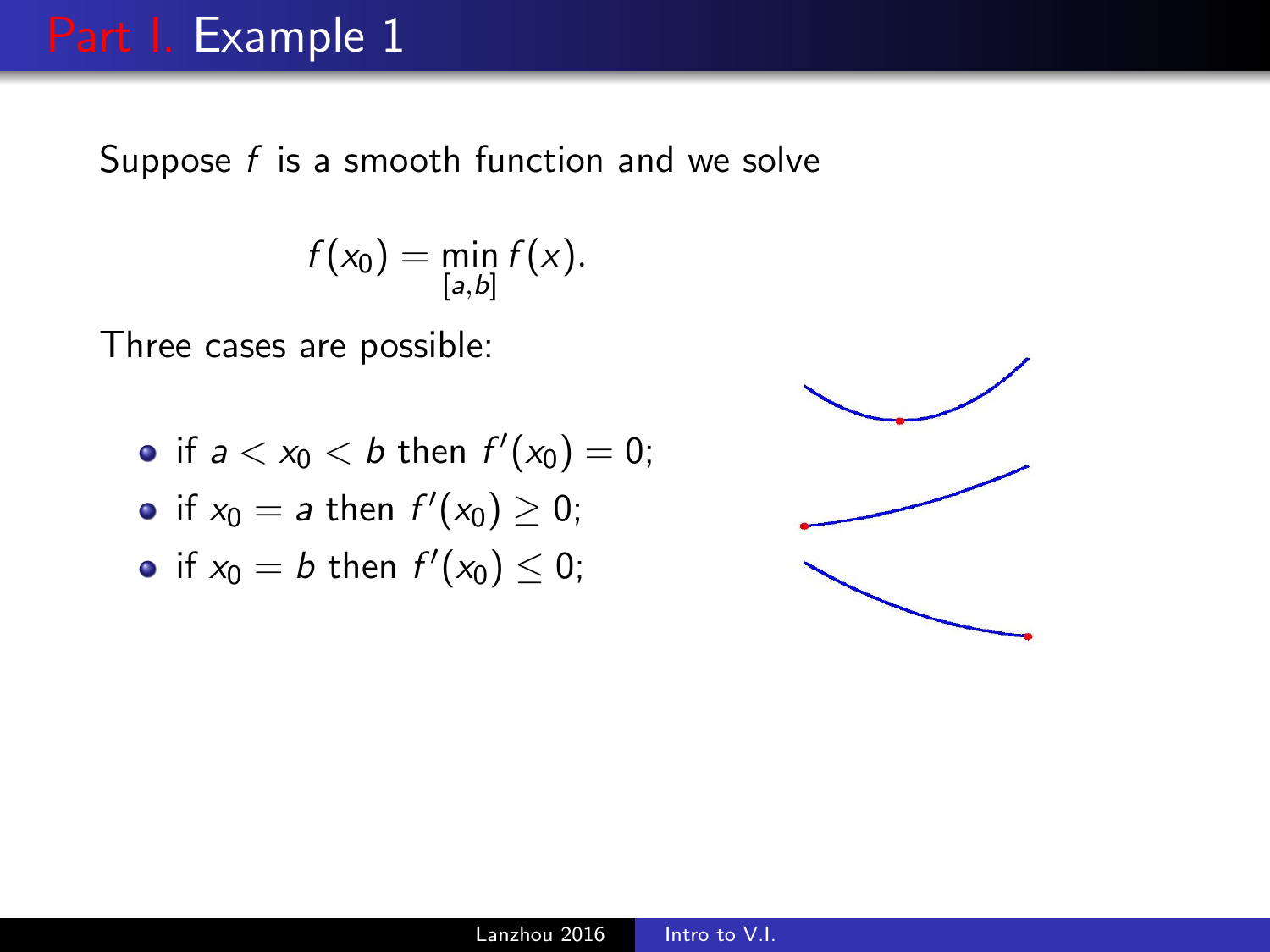# Part I. Example 1

Suppose f is a smooth function and we solve

$$
f(x_0)=\min_{[a,b]}f(x).
$$

Three cases are possible:

• if 
$$
a < x_0 < b
$$
 then  $f'(x_0) = 0$ ;

• if 
$$
x_0 = a
$$
 then  $f'(x_0) \ge 0$ ;

• if 
$$
x_0 = b
$$
 then  $f'(x_0) \leq 0$ ;



All these conditions can be written as a **variational inequality:** Find  $x_0 \in [a, b] : f'(x_0)(x - x_0) \ge 0$  for all  $x \in [a, b]$ .

If  $f$  is strictly convex, the solution is unique.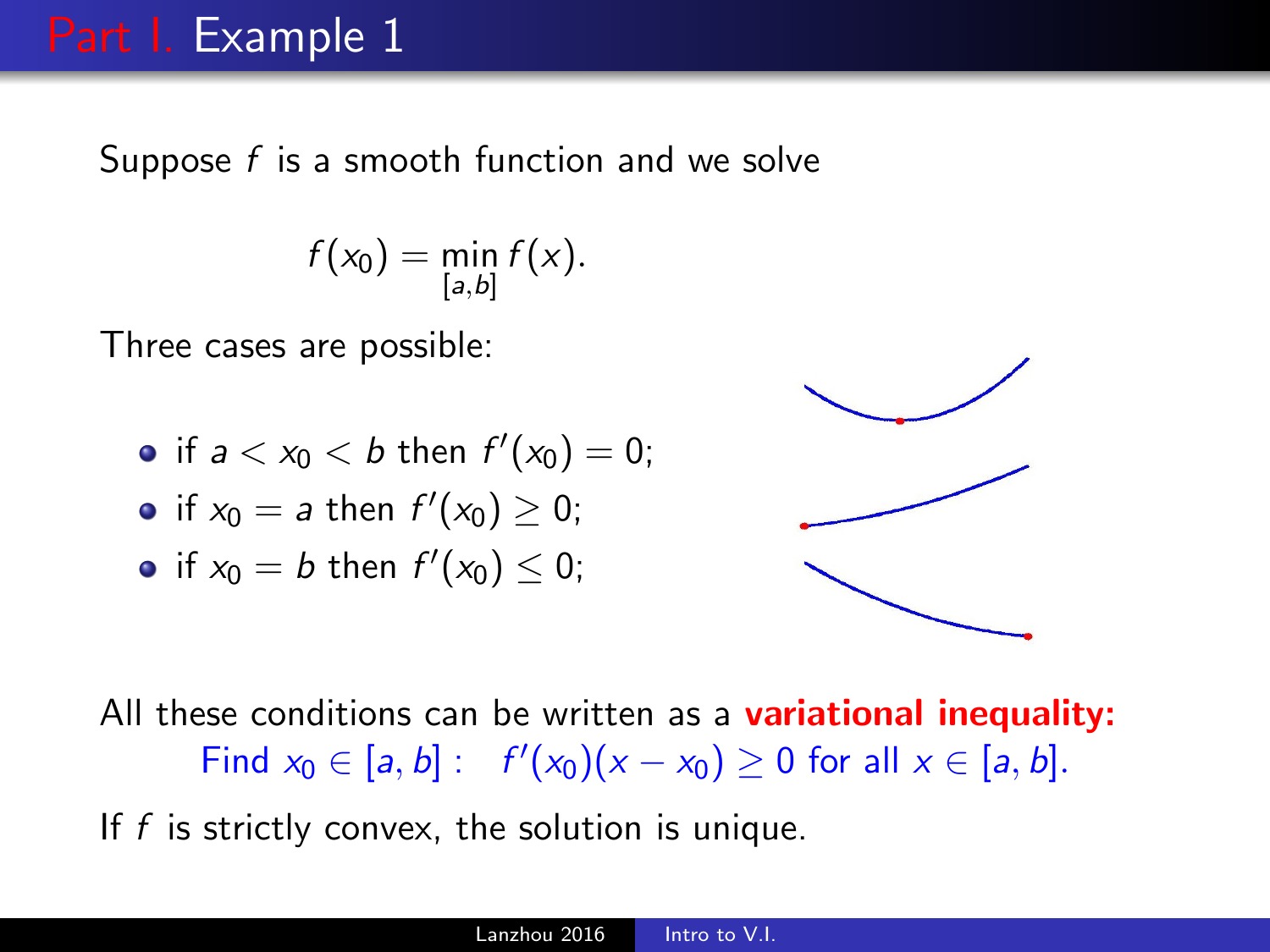#### Example 2: a membrane

Elastic membrane  $y = u(\mathbf{x})$ ,  $u|_{\partial\Omega} = 0$ . The elastic energy  $\sim$  to the change of membrane area



$$
U = \lambda \int_{\Omega} \left( \sqrt{1 + u_{x_1}^2 + u_{x_2}^2} - 1 \right) d\Omega \approx \frac{\lambda}{2} \int_{\Omega} |\nabla u|^2 d\Omega,
$$

where  $\lambda$  characterizes the elastic properties. External force work  $A = \int_{\Omega} \{ fu \} d\Omega$ . The total potential energy is  $E(u) = U - A = \int_{\Omega} \left[ \frac{\lambda}{2} \right]$  $\frac{\lambda}{2}|\nabla u|^2 - fu\,]d\Omega.$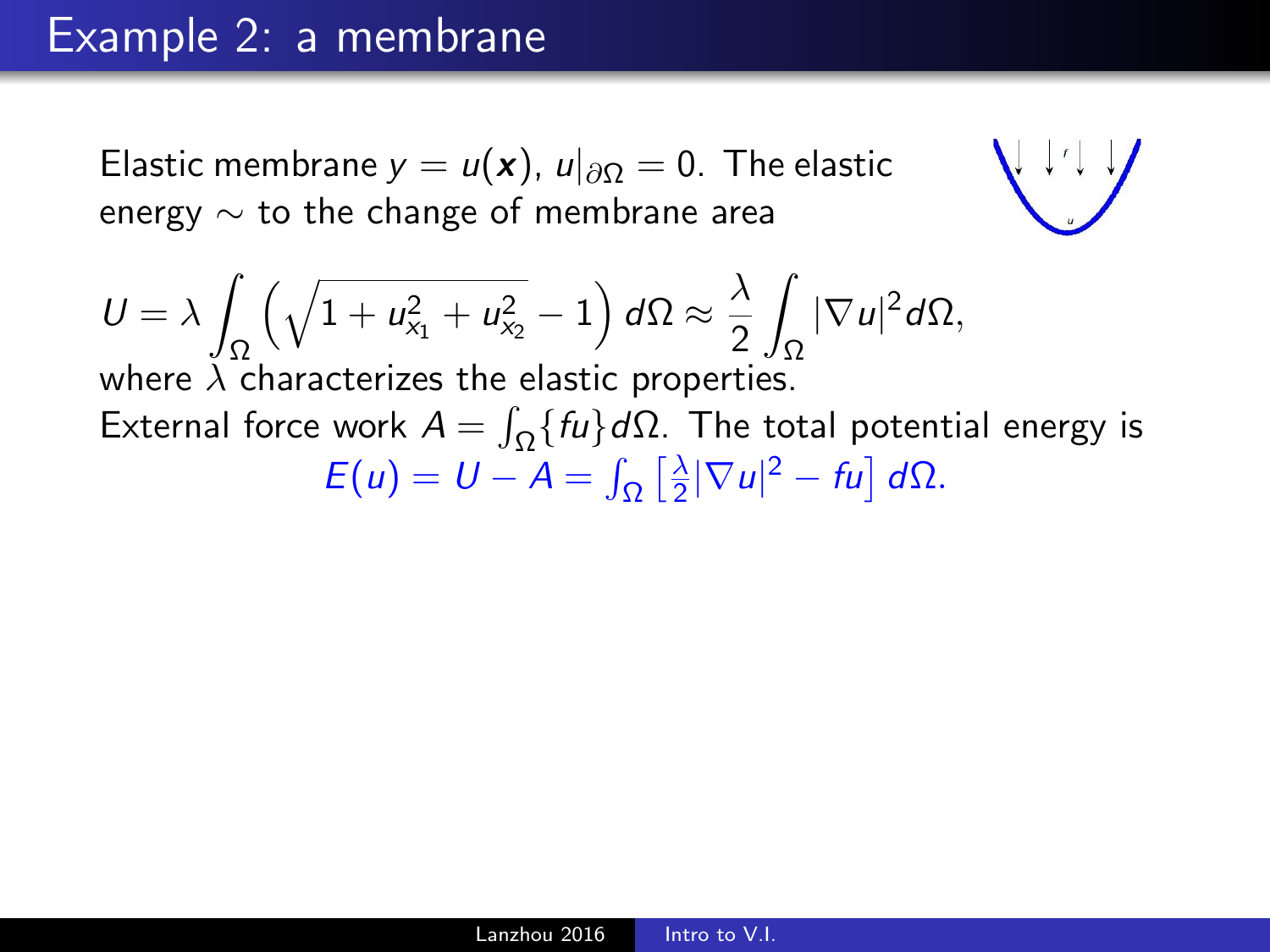#### Example 2: a membrane

Elastic membrane  $y = u(\mathbf{x})$ ,  $u|_{\partial\Omega} = 0$ . The elastic energy  $\sim$  to the change of membrane area

$$
U = \lambda \int_{\Omega} \left( \sqrt{1 + u_{x_1}^2 + u_{x_2}^2} - 1 \right) d\Omega \approx \frac{\lambda}{2} \int_{\Omega} |\nabla u|^2 d\Omega,
$$
  
where  $\lambda$  characterizes the elastic properties.

External force work  $A = \int_{\Omega} \{ fu \} d\Omega$ . The total potential energy is  $E(u) = U - A = \int_{\Omega} \left[ \frac{\lambda}{2} \right]$  $\frac{\lambda}{2}|\nabla u|^2 - fu\,]d\Omega.$ 

#### Two equivalent formulations:

(1) Minimization of energy (2) Poisson equation:

 $min{E(u) : u|_{\partial\Omega} = 0}$  $-\lambda \Delta u = f$ ,  $u|_{\partial \Omega} = 0$ .

Here (2) is the Euler-Lagrange equation for (1) and is the necessary and sufficient condition for minimum.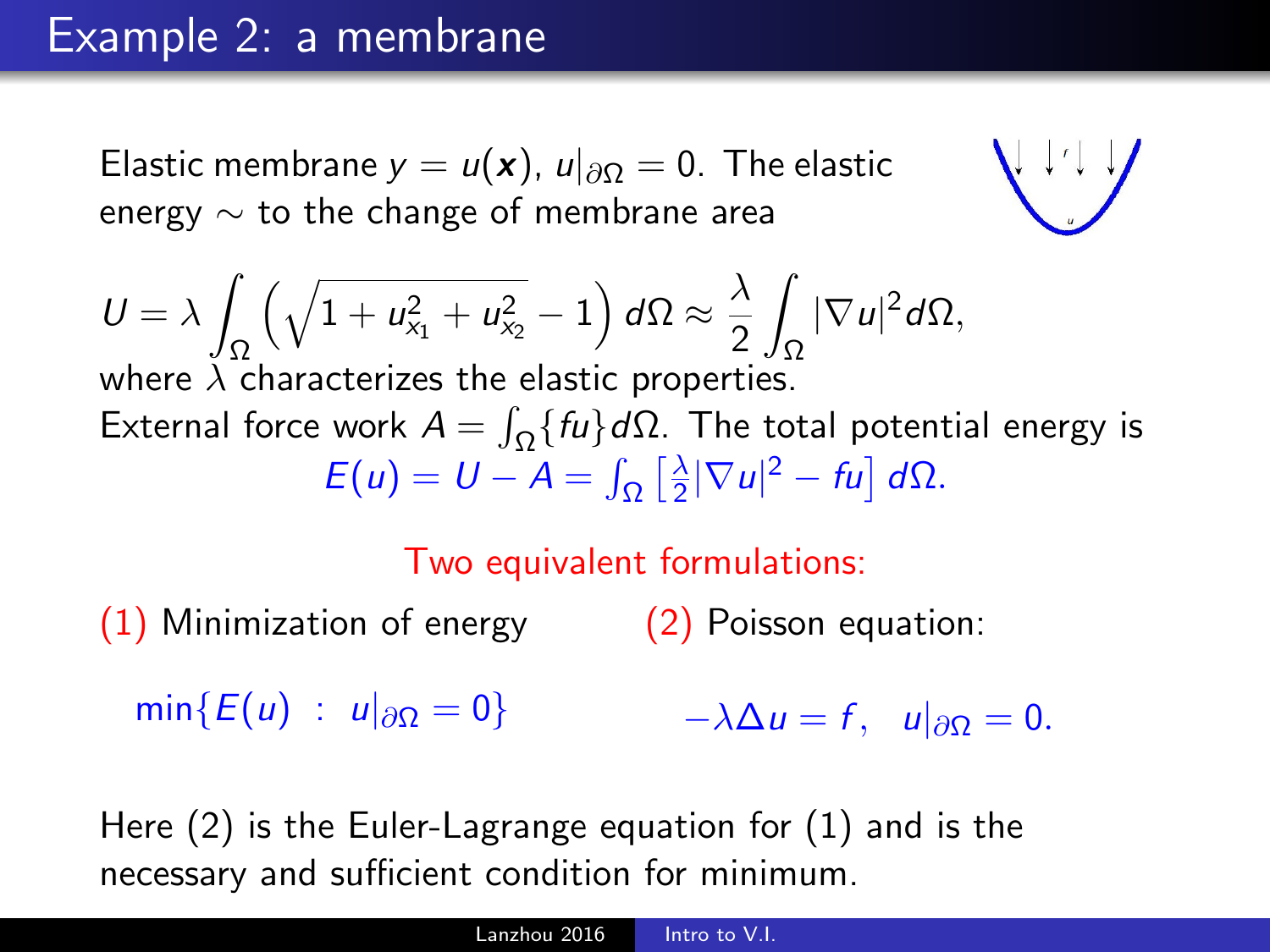### Example 2: a membrane and an obstacle

An obstacle:  $u(x) \geq g(x)$ , where  $g|_{\partial\Omega} < 0$ .

Free boundary problem for Poisson equation? Better to solve a constr. min problem for energy:

 $min{E(u) : u \in K},$  (1)

where  $K = \{v : v \ge g, v|_{\partial\Omega} = 0\}$  is the admissible set.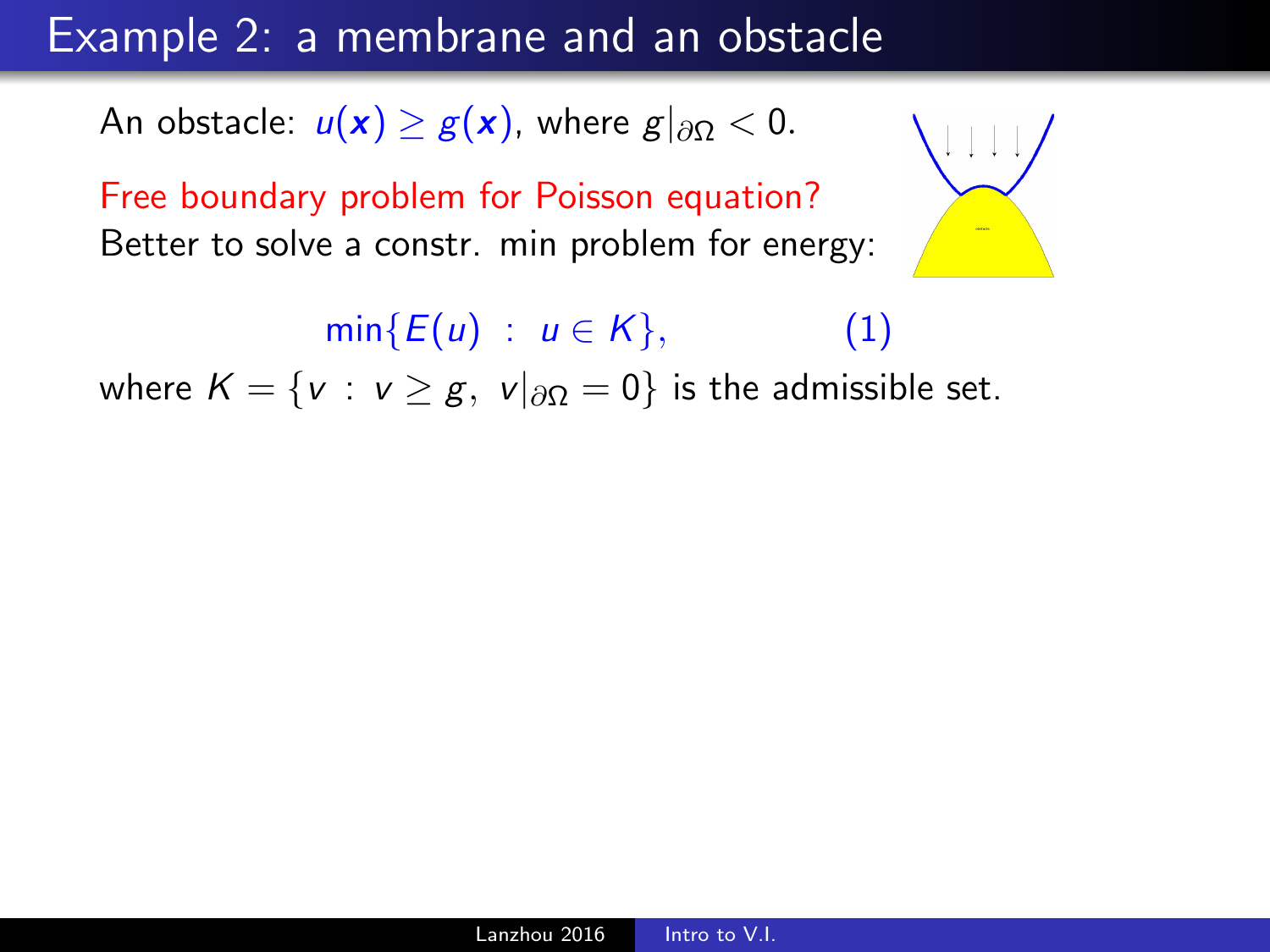### Example 2: a membrane and an obstacle

An obstacle:  $u(x) \geq g(x)$ , where  $g|_{\partial\Omega} < 0$ .

Free boundary problem for Poisson equation? Better to solve a constr. min problem for energy:

 $min{E(u) : u \in K}$ , (1)

where  $K = \{v : v \ge g, v|_{\partial\Omega} = 0\}$  is the admissible set.

#### Optimality conditions: I. necessary Let  $u \in K$  be the (unique) solution of (1). If  $v \in K$  then  $v^{\alpha} = (1 - \alpha)u + \alpha v \in K$  for any  $0 < \alpha < 1$  so  $E(u) < E(v^{\alpha})$ . Then  $\frac{dE(v^{\alpha})}{d\alpha}$  $\frac{\partial f(v^{\alpha})}{\partial \alpha}\Big|_{\alpha=0+} = \int_{\Omega} [\lambda \nabla u \cdot \nabla (v-u) - f(v-u)] d\Omega \geq 0.$

——————————————————————————

We arrived at the variational inequality:

 $u \in K$  s.t.  $a(u, v - u) - (f, v - u) \ge 0$  for any  $v \in K$ , (2) where  $\pmb{a}(\phi,\psi)=\lambda\int_\Omega\nabla\phi\cdot\nabla\psi\,d\Omega$  and  $(\phi,\psi):=\int_\Omega\phi\,\psi\,d\Omega.$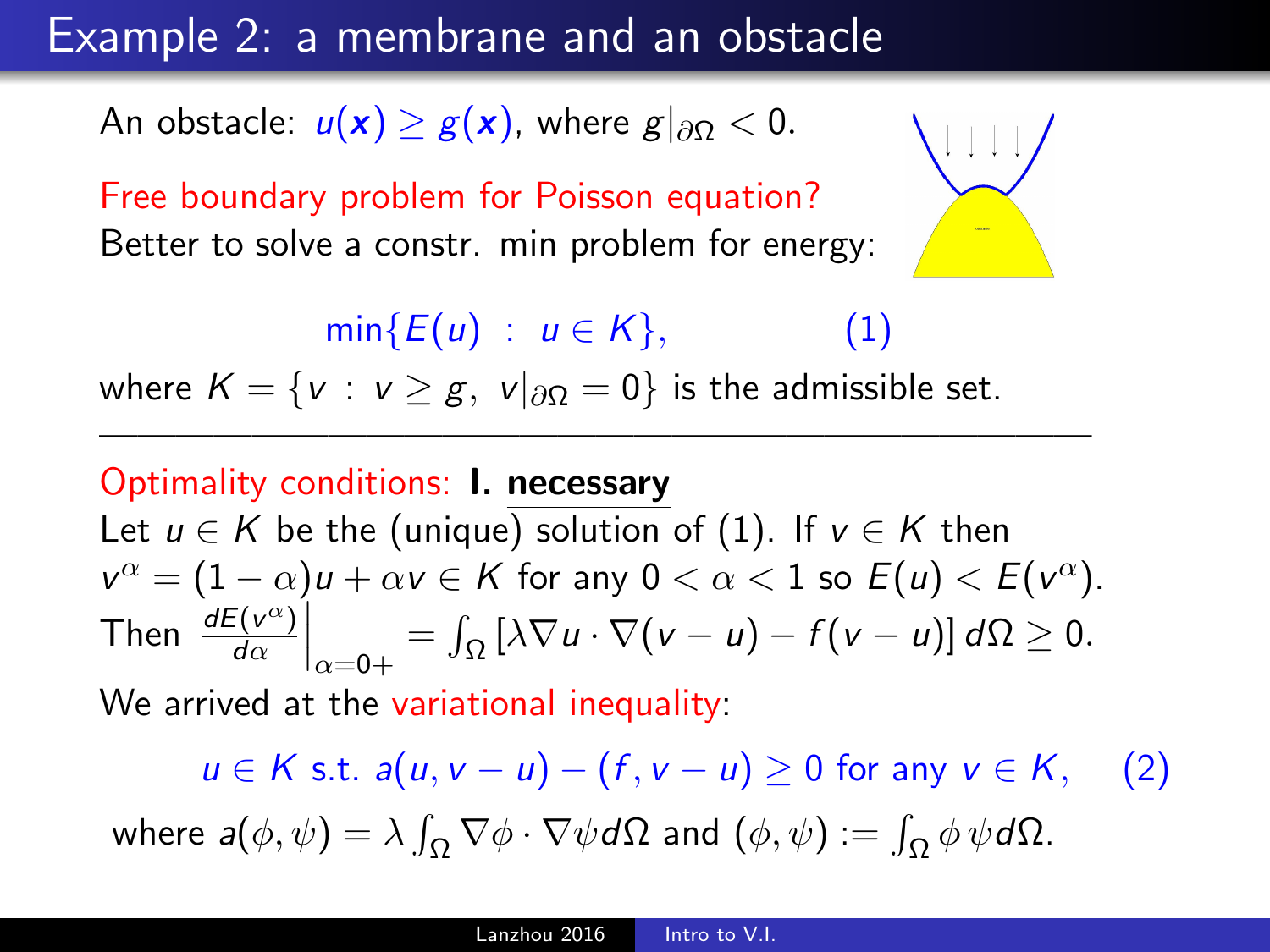### Example 2: a membrane and an obstacle

An obstacle:  $u(x) \geq g(x)$ , where  $g|_{\partial\Omega} < 0$ .

Free boundary problem for Poisson equation? Better to solve a constr. min problem for energy:

 $min{E(u) : u \in K}$ , (1)

where  $K = \{v : v \ge g, v|_{\partial\Omega} = 0\}$  is the admissible set.

——————————————————————————

#### Optimality conditions: II. sufficient If  $\mu$  solves the v.i.

 $u \in K$  s.t.  $a(u, v - u) - (f, v - f) > 0$  for any  $v \in K$  (2) i.e.  $\lambda(\nabla u, \nabla \{v - u\}) - (f, v - u) \geq 0$  for any  $v \in K$  then  $E(v) = E(u + \{v - u\}) =$  $E(u) + \frac{\lambda}{2} |\nabla (v - u)|^2 + \lambda (\nabla u, \nabla \{v - u\}) - (f, v - u) \ge E(u),$ 

Hence  $u$  solves  $(1)$  and v.i. is also a sufficient opt. condition.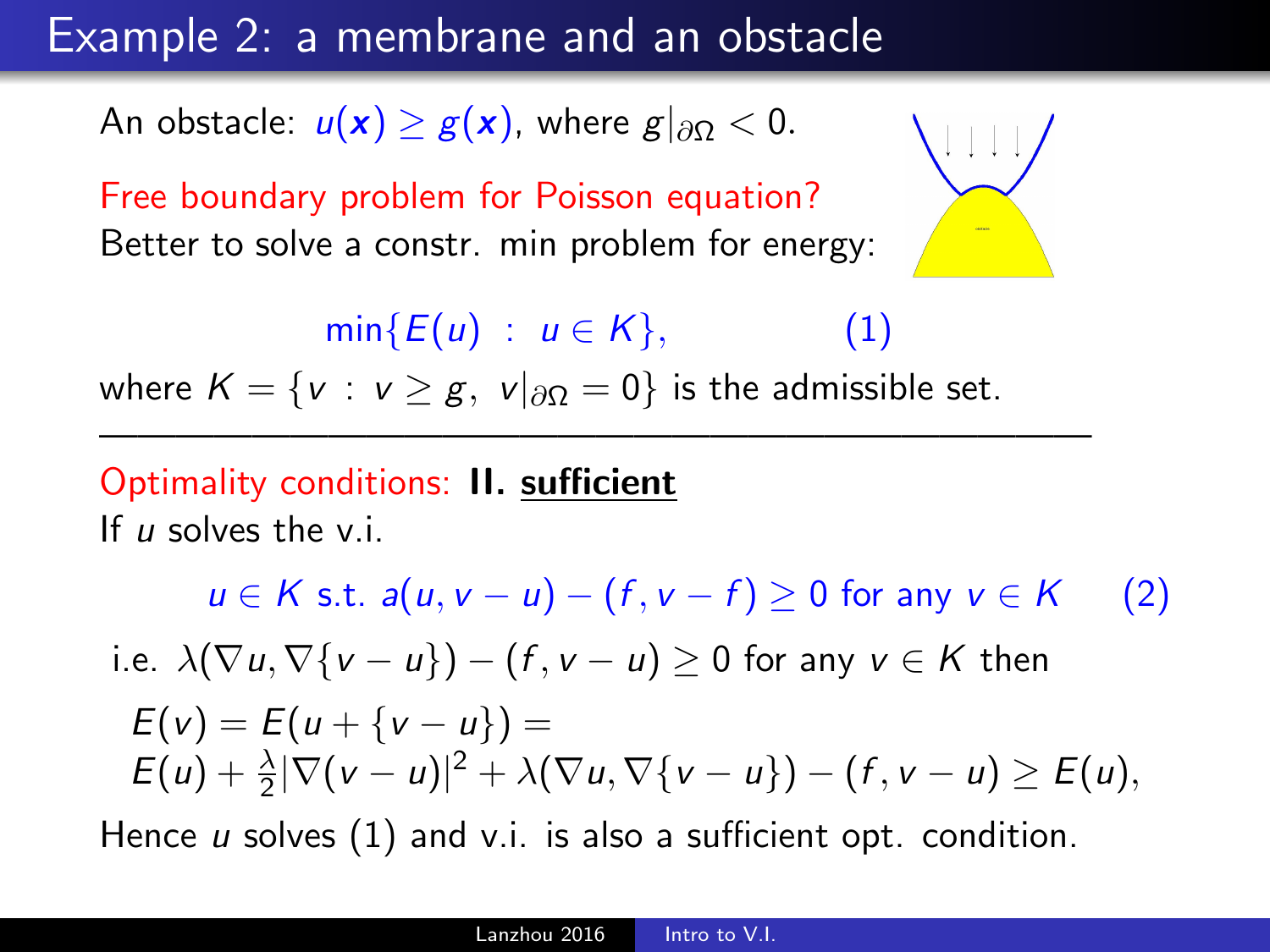1. If the solution is smooth,  $a(u, v - u) = (-\lambda \Delta u, v - u)$ . Hence, the v.i. is a weak form of

Find  $u \in K$  s.t.  $(-\lambda \Delta u - f, v - u) > 0$  for any  $v \in K$ ,

However, often solutions of a v.i. are less smooth than that of the b.v.p. without obstacle and weak formulations are employed. We can still write

Find  $u \in K$  s.t.  $(Au - f, v - u) \geq 0$  for any  $v \in K$ . where Au is defined by:  $(Au, v) = \lambda(\nabla u, \nabla v)$  for any v such that  $v|_{\partial\Omega}=0.$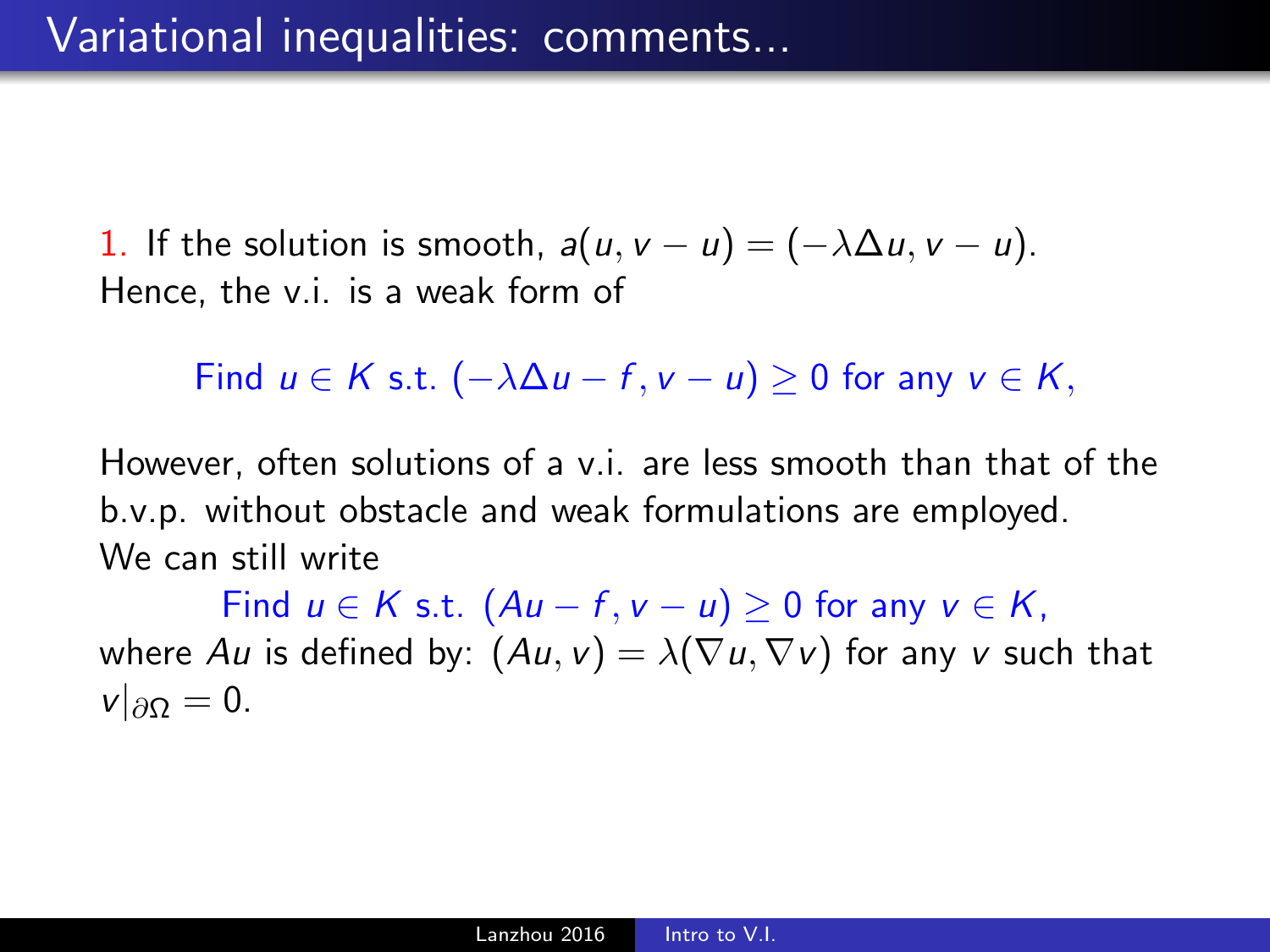2. Are the constrained optimization problems sufficient? Not every equation  $Au = 0$  is the Euler-Lagrange equation for some functional. A simple example:  $du/dt - f(t) = 0$ . Another example: the diffusion equation. Hence, there can be no appropriate equivalent optimization problem. However, if a solution has to satisfy an a priory constraint,  $u \in K$ , the v.i. formulation

Find  $u \in K$  :  $(Au, \phi - u) > 0$  for any  $\phi \in K$ 

still makes sense. Such are diffusion problems with a unilateral constraint on the boundary if there is a semi-penetrable membrane.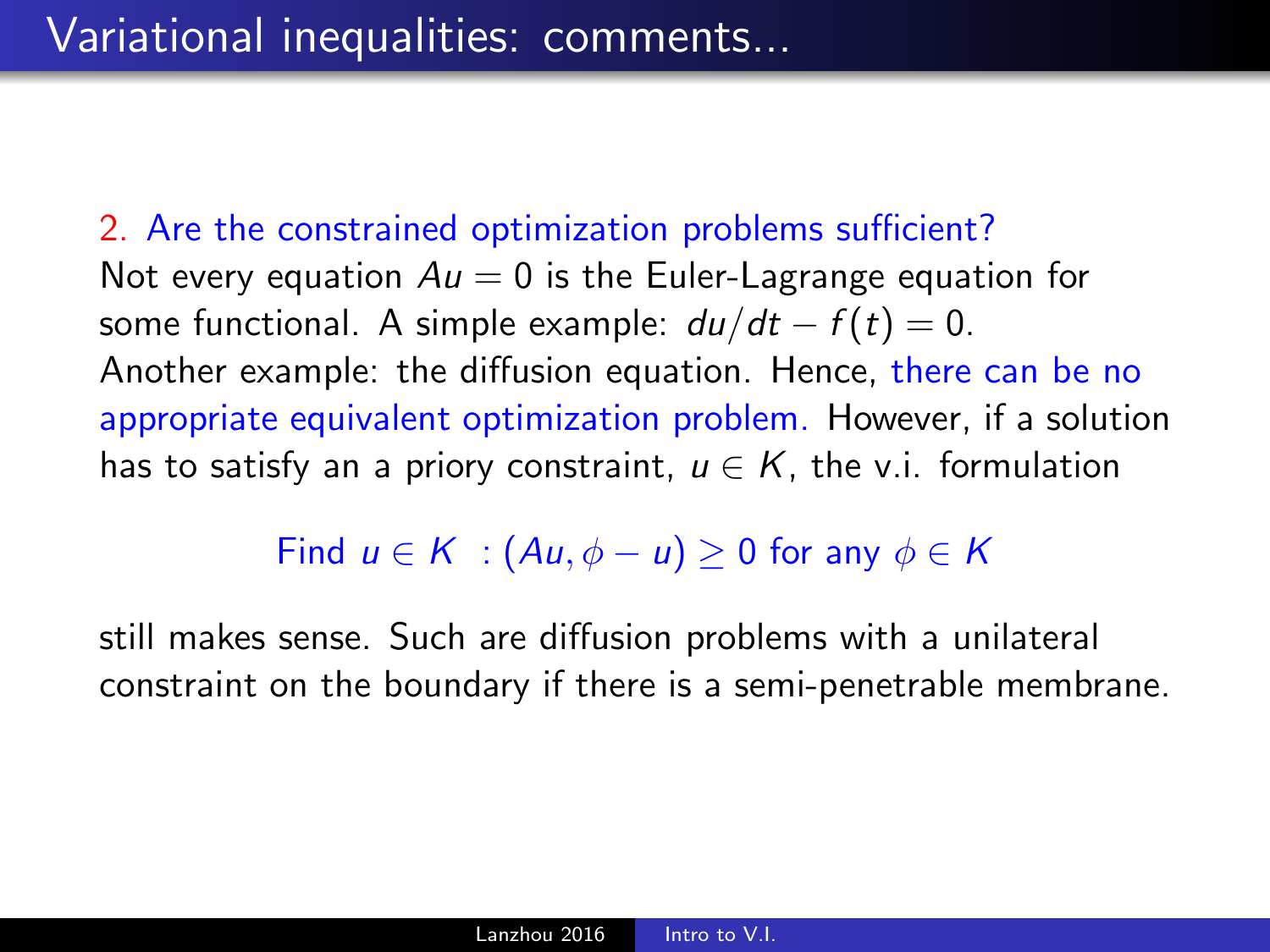- 3. Models for growing sandpiles and type-II superconductors also give rise to evolutionary problems with unilateral constraints.
	- After discretization in time the stationary v.i.-s on each time layer are equivalent to constrained optimization problems.
	- These evolutionary v.i.-s are also limits of highly nonlinear equations.

Both approaches can be employed for numerical solution. Nevertheless, the v.i. formulations are exact and convenient.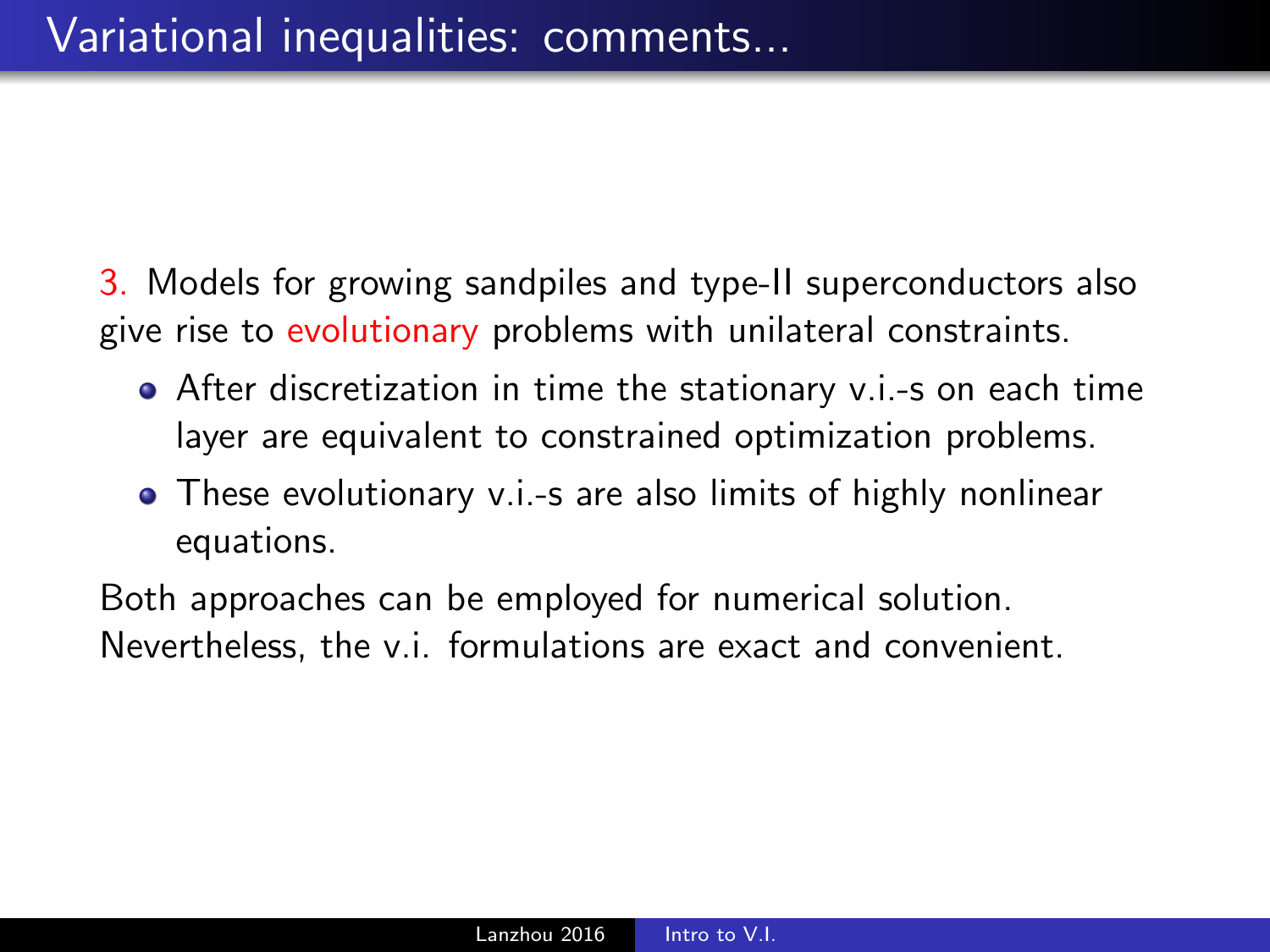4. In the v.i. Find  $u \in K$  :  $(Au, v - u) \ge 0$  for any  $v \in K$  $K$  should be a non-empty closed convex set. Its indicator function

$$
\Phi(v) = \left\{ \begin{array}{ll} 0 & v \in K, \\ \infty & v \notin K \end{array} \right.
$$

is convex (and lower semi-continuous, i.e.  $\underline{\lim}_{v\to v_0}\Phi(v) \geq \Phi(v_0)$ ). The inequality can be written as an unconstrained problem

Find 
$$
u : (Au, v - u) + \Phi(v) - \Phi(u) \ge 0
$$
 for any v. (3)

This is an example of extended variational inequalities which appear also with other non-differentiable functionals Φ; we will use such formulations too.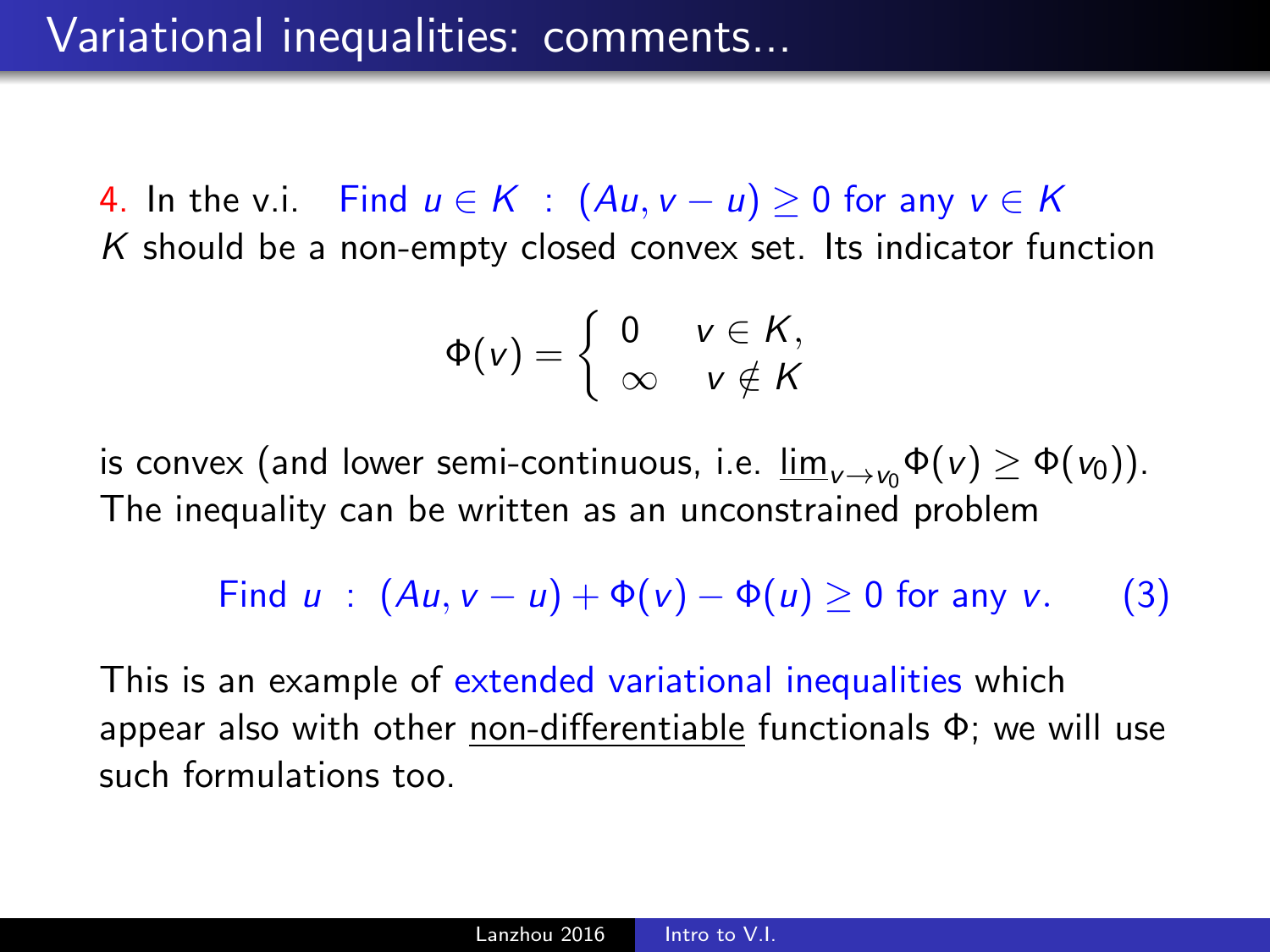# Variational inequalities: comments...

5. More complicated formulations are quasi-variational inequalities,

Find  $u \in K(u)$ :  $(Au, v - u) > 0$  for any  $v \in K(u)$ ,

Here the set  $K$  depends on the unknown solution itself. Examples:

• The Kim model in superconductivity: the current density in a sc  $i \in K$  where K consists of functions satisfying the constraint  $|\mathbf{u}| \leq j_c(|\mathbf{b}|)$ . Since the induction **b** depends on **j**, the formulation is a quasi-variational inequality:  $K = K(j)$ .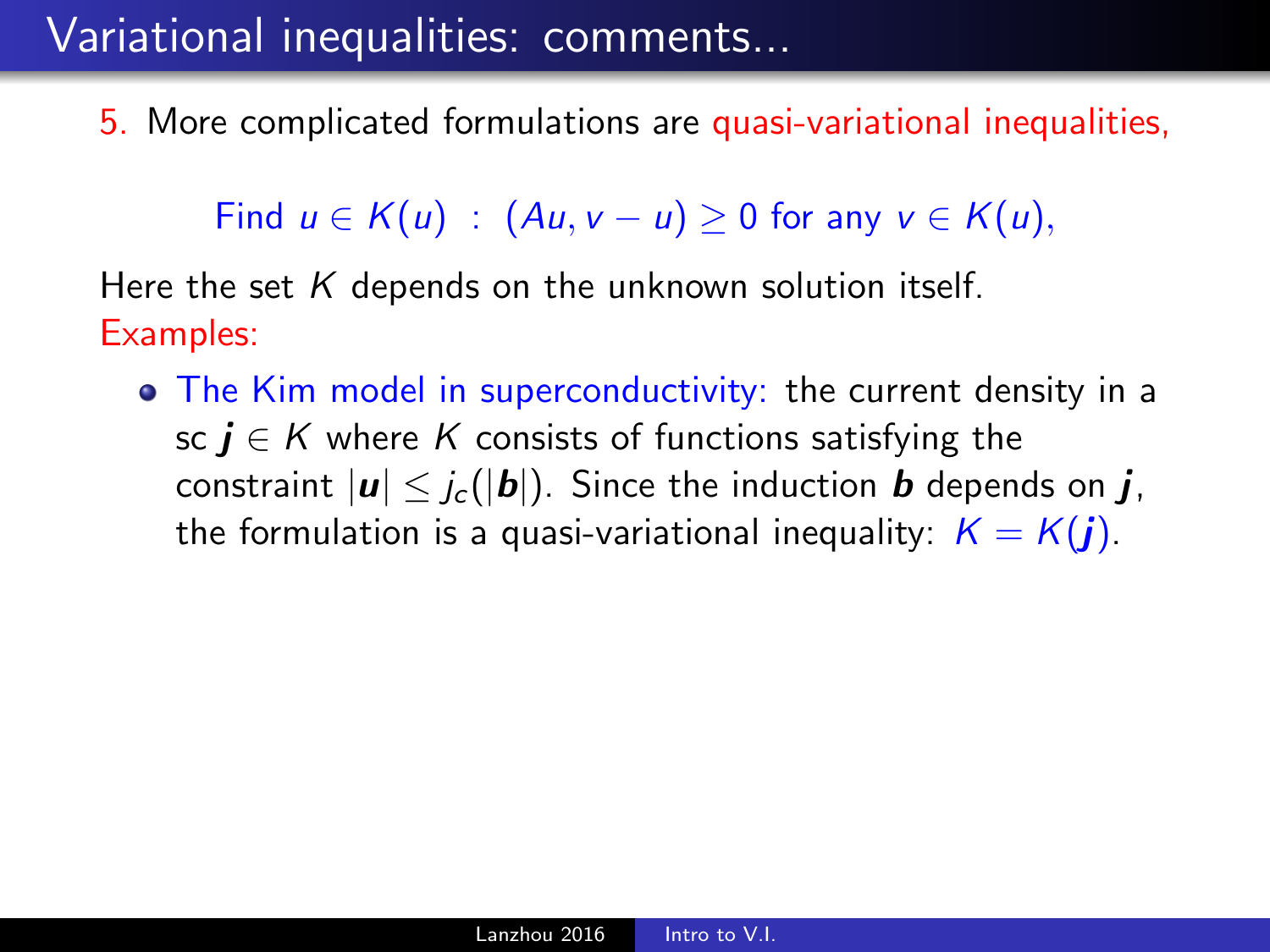# Variational inequalities: comments...

5. More complicated formulations are quasi-variational inequalities,

Find  $u \in K(u)$ :  $(Au, v - u) \ge 0$  for any  $v \in K(u)$ ,

Here the set  $K$  depends on the unknown solution itself. Examples:

- The Kim model in superconductivity: the current density in a sc  $i \in K$  where K consists of functions satisfying the constraint  $|\mathbf{u}| \leq j_c(|\mathbf{b}|)$ . Since the induction **b** depends on **j**, the formulation is a quasi-variational inequality:  $K = K(j)$ .
- Let sand be discharged onto a rigid support surface  $y = h_0(x)$ . The slope of a growing sandpile  $y = h(x, t)$ should not exceed the repose angle of sand,  $|\nabla h| \leq \tan \alpha_{\text{ren}}$ wherever  $h > h_0$ . The uncovered by sand parts of the support, where  $h = h_0$ , can be steeper. If the support has such steep parts, the inequality is quasi-variational: what part of  $h_0$  is uncovered depends on the solution, i.e.  $K = K(h)$ .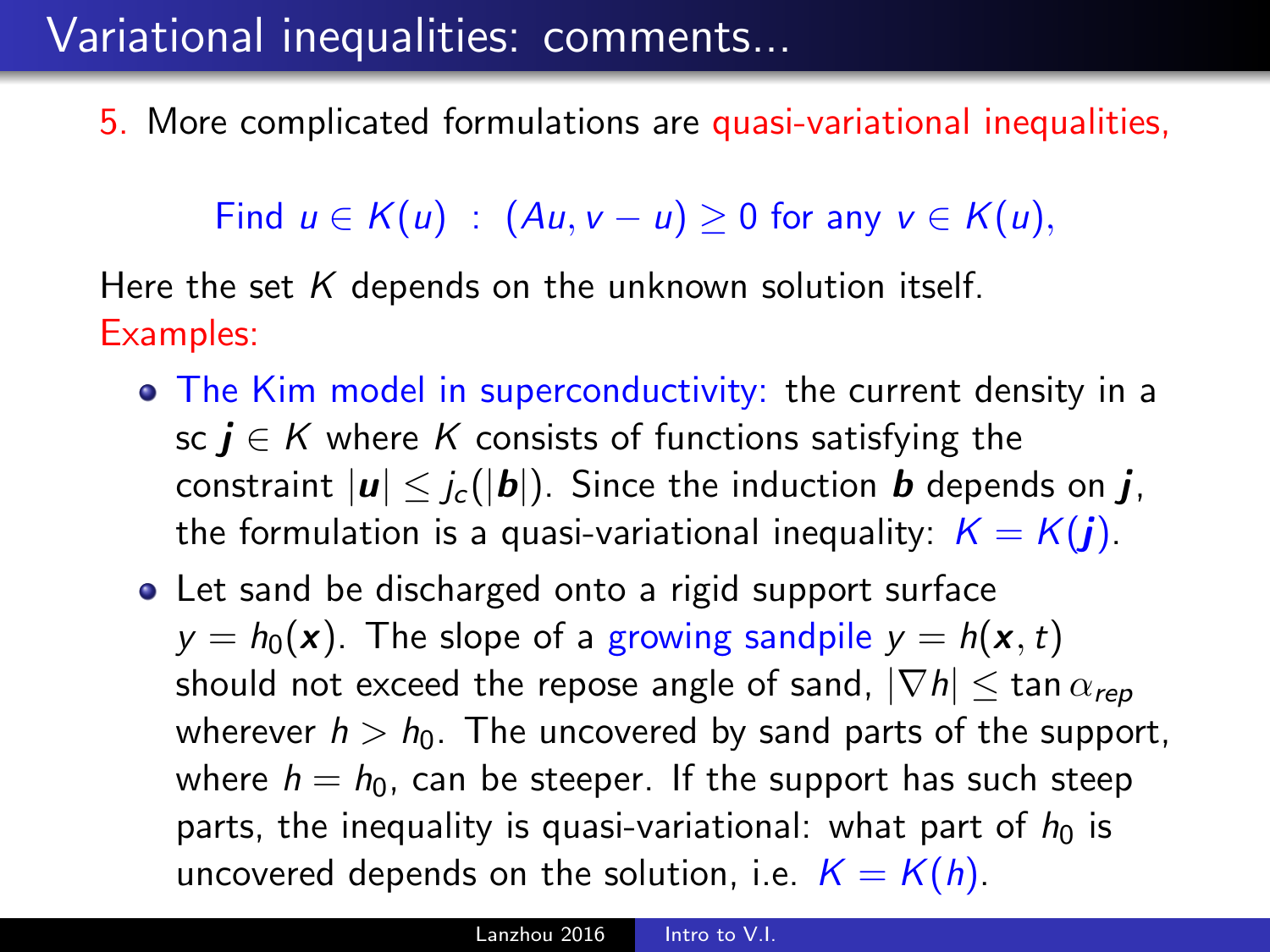# **History**

- The study of v.i.-s has started in 60-s and continued in 70-s by Signorini, Fichera, Stampacchia, Lions, Baiocchi, Brezis ...
- Variational inequalities are a natural generalization of the boundary value problems and arise in various problems of Mechanics, Physics, Math. Economy, and Control Theory.
- First quasi-variational inequality was introduced by Bensoussan and Lions in 1973.
- Many problems leading to v.i.-s are considered here:
	- G. Duvaut and J.-L. Lions,

"Inequalities in Mechanics and Physics", 1972.

J.-F. Rodrigues,

"Obstacle Problems in Mathematical Physics", 1987.

- The classical book on numerical methods for v.i.-s is
	- R. Glowinski, J.-L. Lions, R. Tremolieres,

"Numerical Analysis of Variational Inequalities", 1981.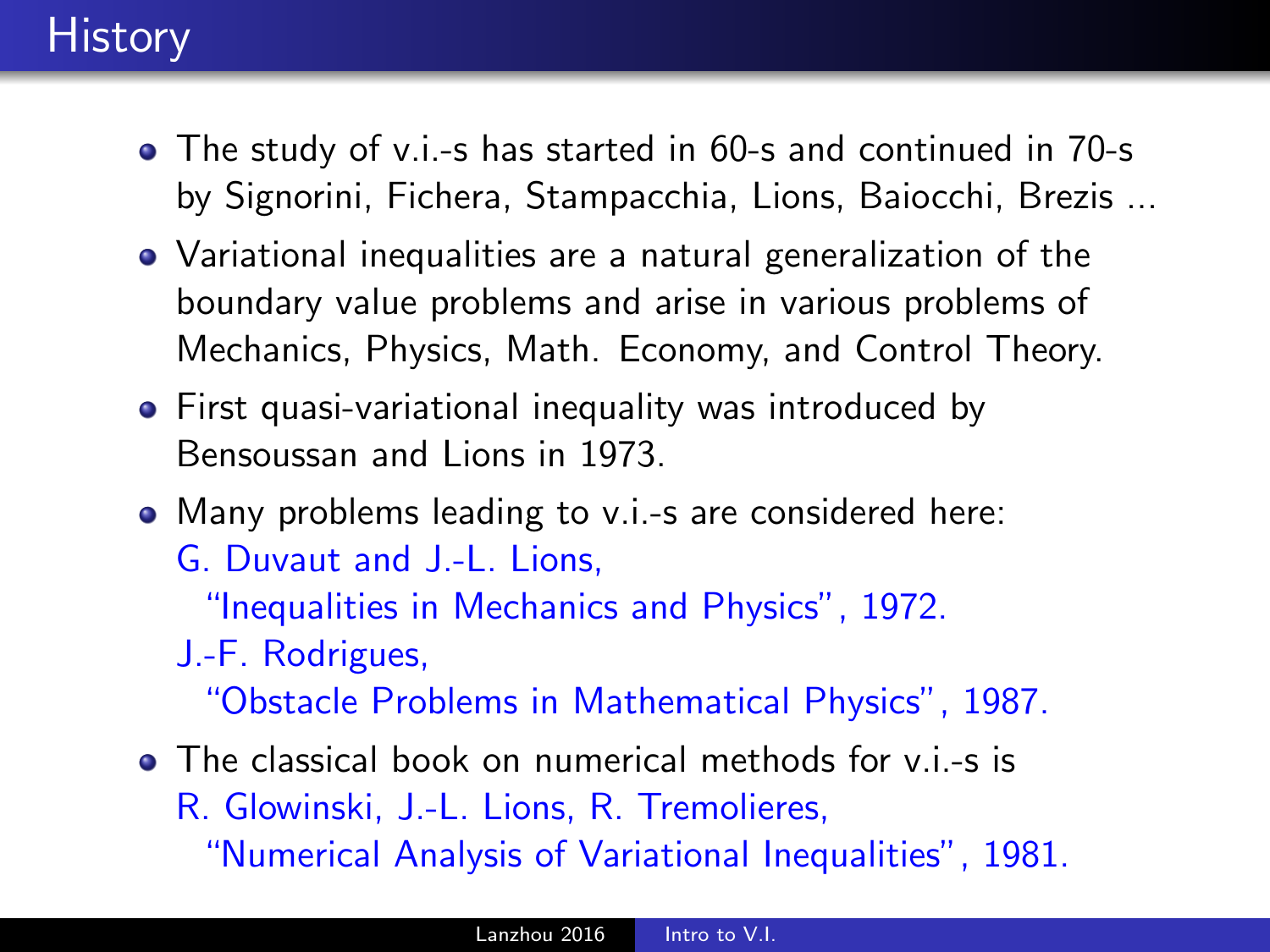# Part II. SC cylinder in a parallel field

Let the sc occupy  $\{{\boldsymbol x}\in {\Omega}\subset {\mathbb R}^2,\ -\infty < z < \infty\}$ and  $\textit{\textbf{h}}_{\sf e}=h_{\sf e}(t)\textit{\textbf{i}}_{\sf z}.$  Then  $\bm{h} = h(\bm{x},t)\bm{i}_z, \ \ \bm{e}, \bm{j}(\bm{x},t) \perp \bm{i}_z$  and  $h|_{\partial\Omega} = h_e(t)$ . In the cylinder cross-section  $\Omega$  we have:

> Faraday law Ampère law  $\mu_0 \partial_t h + \nabla \times \mathbf{e} = 0, \qquad \nabla \times h = \mathbf{i}$

and  $h|_{t=0} = h_0$ . The Bean critical-state model:

 $|j| \leq j_c$ ,  $e||j|$ ,  $|j| \leq j_c \Rightarrow e = 0$ . Set  $h = u + h_e(t)$ . Then  $u|_{\partial\Omega} = 0$  and  $\mathbf{j} = \nabla \times u = (\partial_{x_2} u, -\partial_{x_1} u)$ . Hence  $|j| \leq i_c \Leftrightarrow |\nabla u| \leq i_c$ .

The admissible set: for any t

.

 $u(.,t) \in K = \{v : |\nabla v| \leq i_c \text{ in } \Omega, v|_{\partial \Omega} = 0\}.$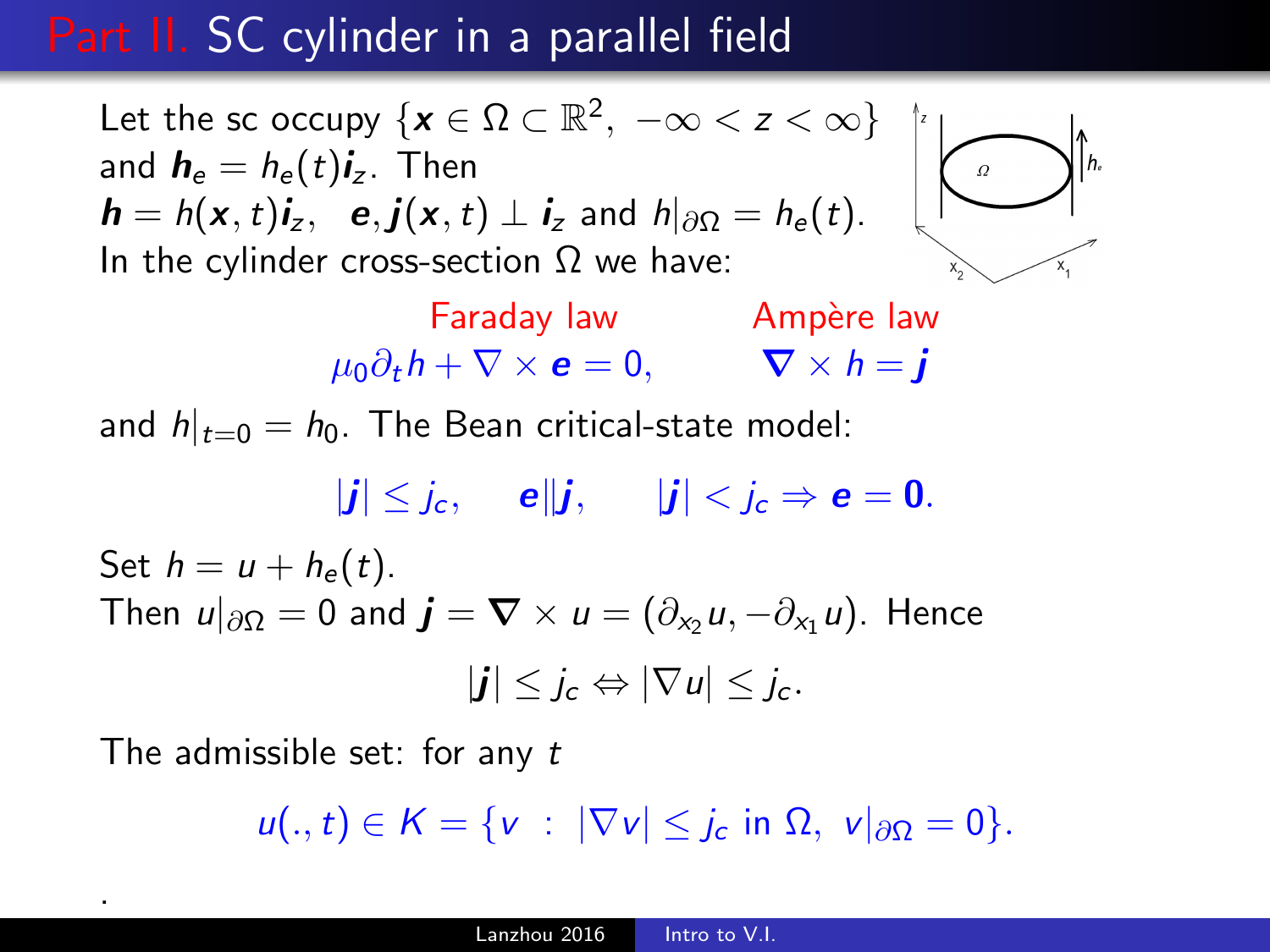# SC cylinder: the primal v.i. formulation

Let  $u \in K$ ,  $\mathbf{j} = \nabla \times u$  and e satisfy the Bean model,  $v \in K$ . From the Faraday law  $\mu_0(\partial_t(u+h_e), v-u) = -(\nabla \times \mathbf{e}, v-u)$  and

$$
(\nabla \times \mathbf{e}, \mathbf{v} - \mathbf{u}) = (\mathbf{e}, \nabla \times {\mathbf{v} - \mathbf{u}}) =
$$
  

$$
(\mathbf{e}, \nabla \times \mathbf{v}) - (\mathbf{e}, \mathbf{j}) \leq (|\mathbf{e}|, {\{|\nabla \mathbf{v}| - j_c\}}) \leq 0.
$$

We arrived at a variational inequality (the primal v.i. formulation):

Find  $u(\mathbf{x},t)$  s.t.  $u(.,t) \in K$  for all t,  $u|_{t=0} = h_0 - h_e(0)$ , and  $(\partial_t \{u + h_e\}, v - u) > 0$  for any  $v \in K$ .

Solution for a simply-connected  $\Omega$  (Barrett and P., 00):

non-decreasing  $h_e(t)$ :  $u(\mathbf{x},t) = \max\{-\text{dist}(\mathbf{x},\partial\Omega), h_0(\mathbf{x}) - h_e(t)\},$ non-increasing  $h_e(t)$ :  $u(\mathbf{x}, t) = \min\{dist(\mathbf{x}, \partial\Omega), h_0(\mathbf{x}) - h_e(t)\}.$ 

Extension of this solution for multiply-connected domains and the q.v.i. in the case of the Kim model: Barrett and P., 10.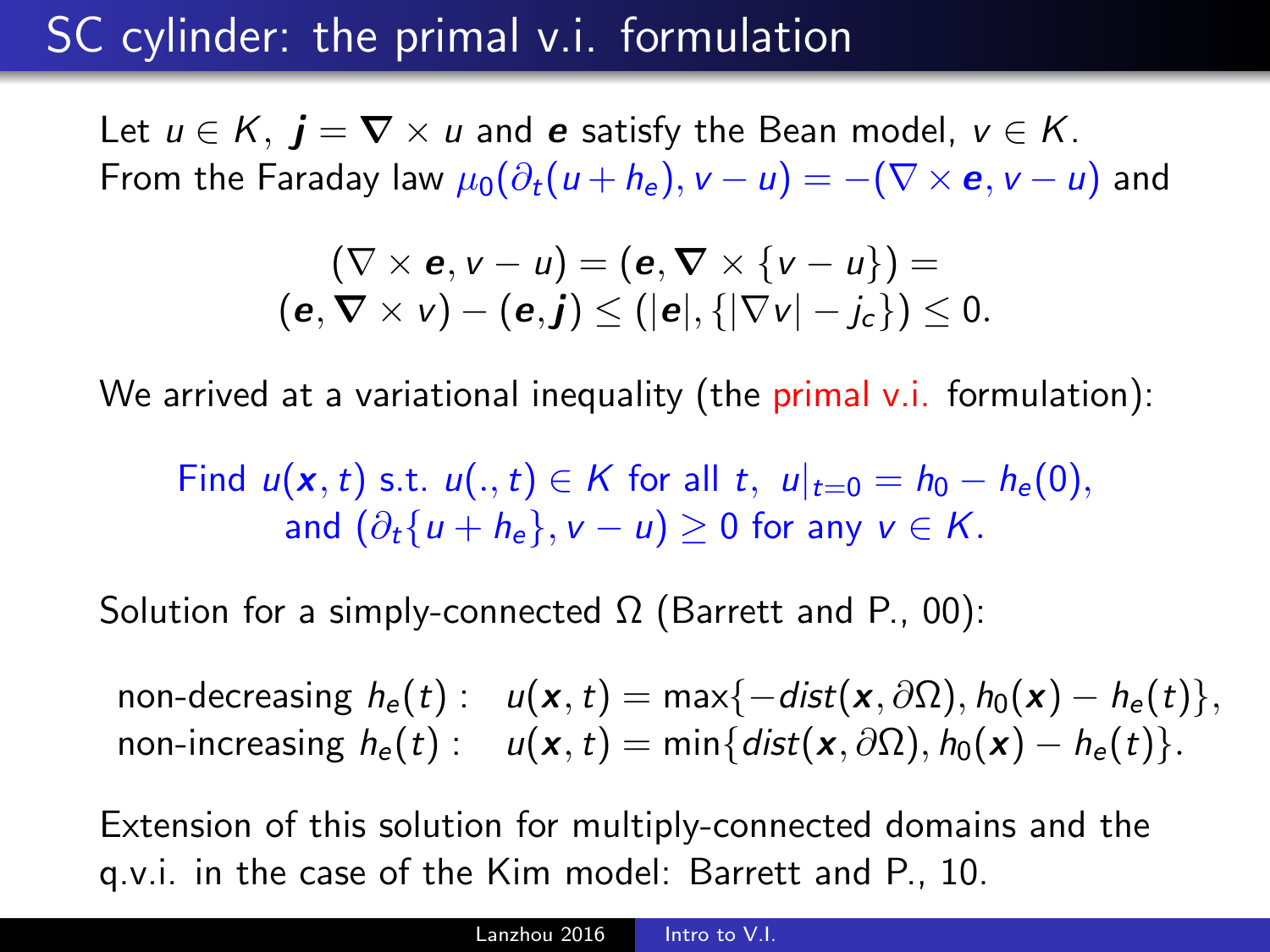# Different current-voltage relations

We assumed  $e||j$  and employed the multivalued  $e(j)$  law a.



Are there similar formulations for other popular choices? Bossavit, 94: Let  $e(j)$  increase monotonically. Then  $\phi(\bm{j}):=\int_0^{|\bm{j}|}e(s)ds$  is a convex function and  $\Phi(\bm{j}):=\int_\Omega \phi(\bm{j}(\bm{\mathsf{x}}))d\bm{\mathsf{x}}$ is a convex functional. For any  $w, j$  we obtain:

$$
\phi(\mathbf{w}) - \phi(\mathbf{j}) \geq e(|\mathbf{j}|)(|\mathbf{w}| - |\mathbf{j}|) \Rightarrow \n\Phi(\mathbf{w}) - \Phi(\mathbf{j}) \geq \int_{\Omega} e(|\mathbf{j}|)(|\mathbf{w}| - |\mathbf{j}|)d\mathbf{x}.
$$

If we assume  $e$  and  $i$  have the same direction, then  $e(|j|)|j| = e \cdot j$  while  $e(|j|)|w| \ge e \cdot w$ .

Hence for any  $w$ 

$$
\Phi(w)-\Phi(j)\geq (\mathbf{e},w-j).
$$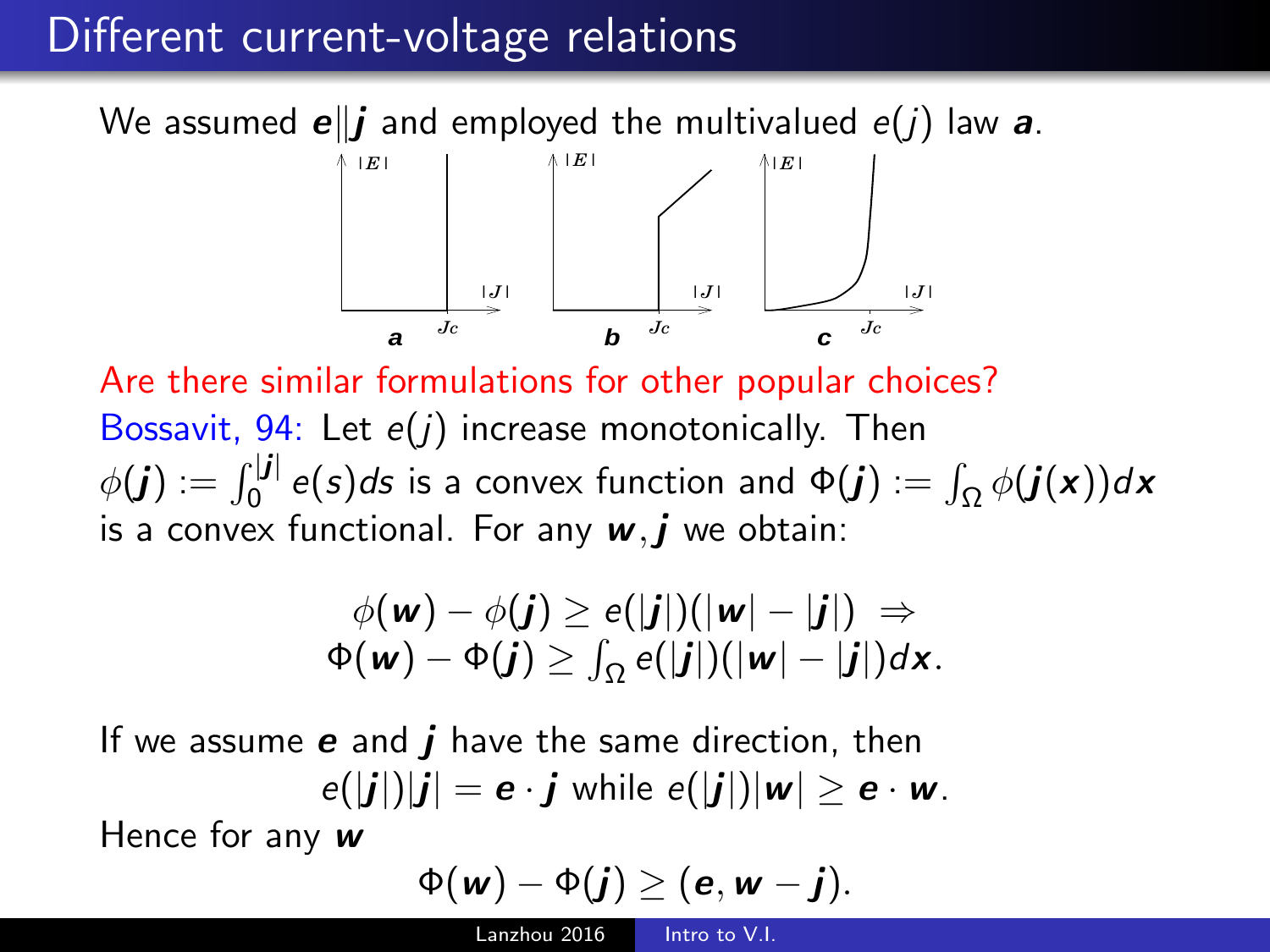# General current-voltage relation: e as a subgradient

Let  $\Phi$  be a convex functional and for any w hold  $\Phi(w) - \Phi(j) \geq (e, w - j).$ 

Then **e** is a subgradient of  $\Phi$  at the point **j**, or an element of the subdifferential:

 $e \in \partial \Phi(i)$ .

This seems to be the most general form of the current voltage relation leading to a variational formulation. Since, from the Faraday law

 $\mu_0(\partial_t(u+h_e), v-u) + (\mathbf{e}, \nabla \times \{v-u\}) = 0$ for any v s.t.  $v|_{\partial\Omega} = 0$ , we obtain

 $\mu_0(\partial_t(u+h_\epsilon),v-u)+\Phi(\nabla\times v)-\Phi(\nabla\times u)\geq 0.$ 

If  $\Phi$  is differentiable, one gets an equation:  $\mathbf{e}(i) = \delta \Phi / \delta i$ . Otherwise a variational inequality should be solved.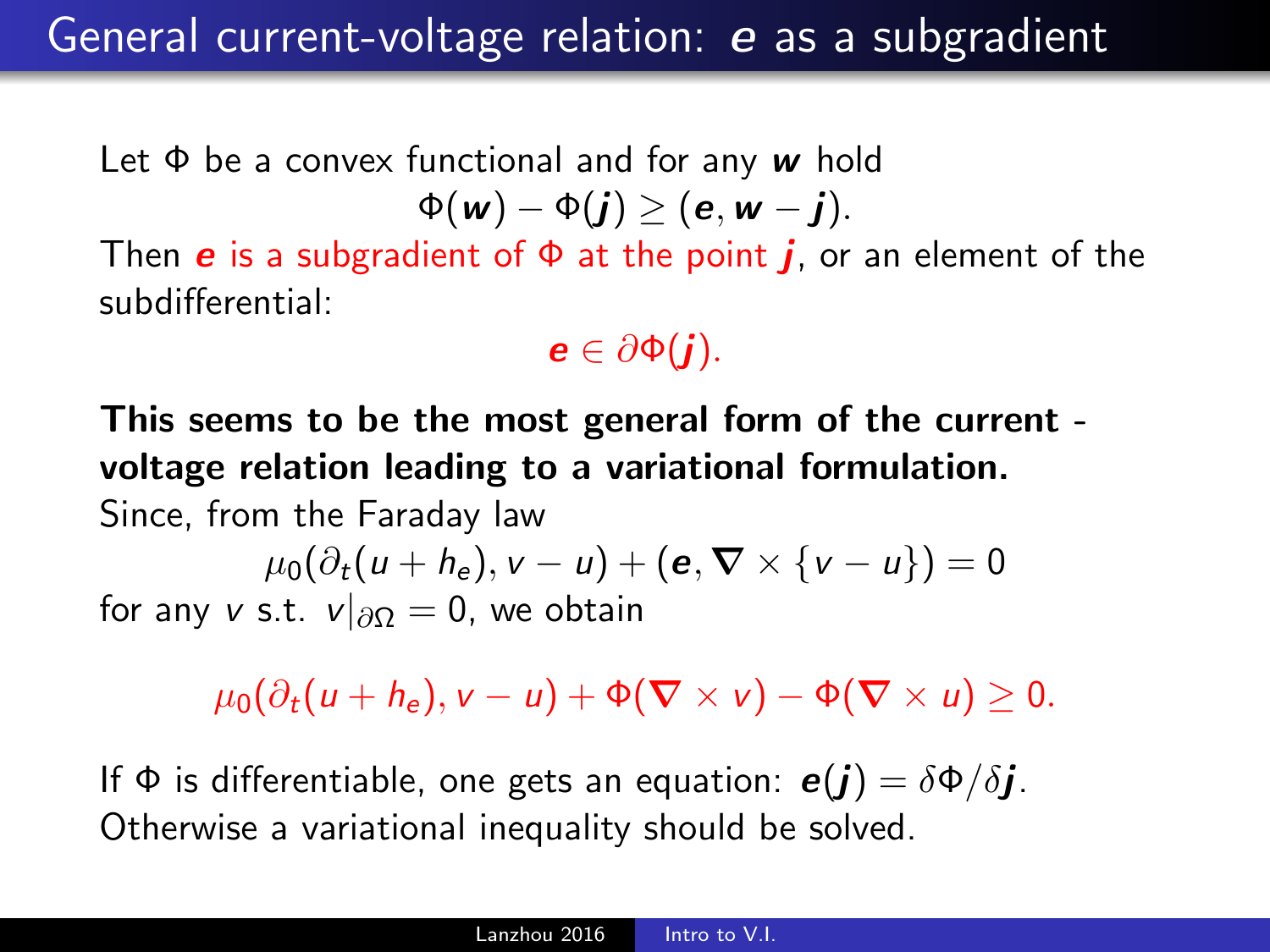### **Comments**

1. Choosing an appropriate functional  $\Phi$  and setting  $\mathbf{e} \in \partial \Phi(\mathbf{i})$  is the most natural way to account for, e.g., flux-cutting in the double critical-state model (Kashima 08) or material anisotropy.

2. For the critical-state models  $\Phi$  is the non-differentiable indicator function of the set  $K$ . The  $e(j)$  relation is multivalued and, although  $h = u + h_e$  can be computed or even found analytically, the electric field e remains unknown.

3. For the power law  $\bm{e} = e_0 \left( \frac{|\bm{j}|}{\sqrt{2}} \right)$  $\frac{|j|}{j_c}\Big)^{\rho-1}\frac{j}{j_c}$  $\frac{1}{j_c}$  one solves

$$
\mu_0 \partial_t h - \frac{e_0}{j_c^p} \nabla \cdot (|\nabla h|^{p-1} \nabla h) = 0.
$$

The solution h tends to that of the Bean model as  $p \to \infty$ (Barrett and P. 00). However,

if  $p$  is large, accurate calculation of  $e$  is difficult.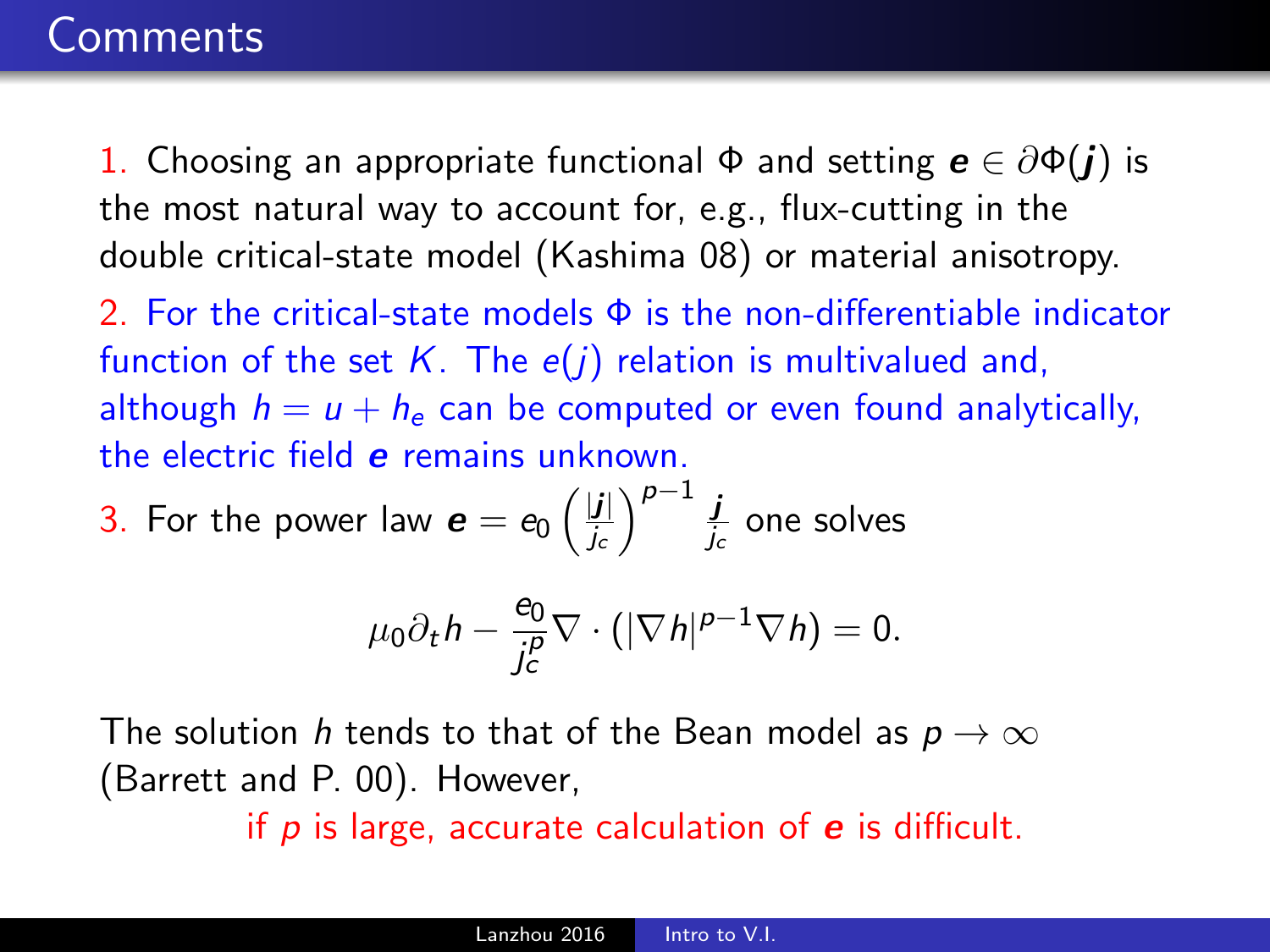# Dual V.I. in terms of the electric field

Let **e** and  $\mathbf{j} = \nabla \times \mathbf{h}$  obey the Bean model,  $|j| \leq i_c$ ,  $e||j|$ ,  $|j| \leq i_c \Rightarrow e = 0$ . For  $h = h_e(t) + u$  and any test field v we obtain

$$
(\boldsymbol{\nabla}\times\boldsymbol{u})\cdot(\boldsymbol{v}-\boldsymbol{e})=\boldsymbol{j}\cdot(\boldsymbol{v}-\boldsymbol{e})\leq j_c|\boldsymbol{v}|-\boldsymbol{j}\cdot\boldsymbol{e}=j_c|\boldsymbol{v}|-j_c|\boldsymbol{e}|.
$$

Integrating the Faraday law  $\mu_0 \partial_t h + \nabla \times \mathbf{e} = 0$  we obtain  $h=u+h_e(t)=u_0+h_e(0)+\frac{1}{\mu_0}\nabla\times\int_0^t\bm{e}dt.$  Hence

$$
(\nabla \times u, \mathbf{v} - \mathbf{e}) = (u, \nabla \times {\mathbf{v} - \mathbf{e}}) =
$$

$$
(f + \frac{1}{\mu_0} \nabla \times \int_0^t \mathbf{e} dt, \nabla \times {\mathbf{v} - \mathbf{e}}),
$$

where  $f = u_0 - h_e(t) + h_e(0)$ . Finally, for any time t and any v

$$
\left(f + \frac{1}{\mu_0} \nabla \times \int_0^t \mathbf{e} dt, \nabla \times \{\mathbf{v} - \mathbf{e}\}\right) \leq (j_c, |\mathbf{v}| - |\mathbf{e}|)
$$

Can be solved. But to use a mixed formulation ( $e$  and  $h$ ) is easier.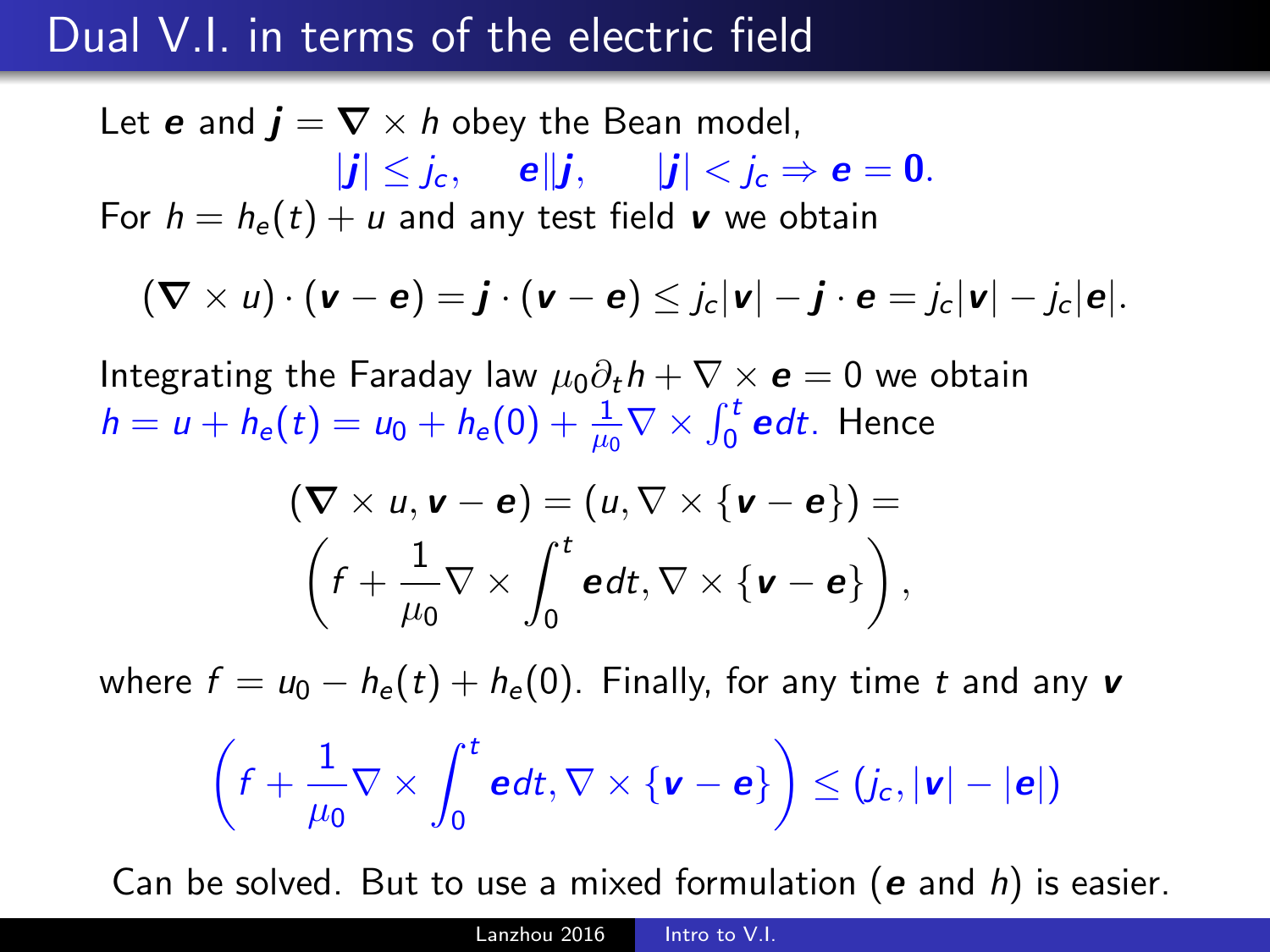# Mixed V.I. formulation

We already showed that for any test field  $\boldsymbol{v}$ 

$$
(\nabla \times h, \mathbf{v} - \mathbf{e}) \leq (j_c, |\mathbf{v}| - |\mathbf{e}|). \tag{1}
$$

The Faraday law  $\mu_0 \partial_t h + \nabla \times \mathbf{e} = 0$  and the Green formula yield

$$
\mu_0(\partial_t h, \phi) + (\mathbf{e}, \nabla \times \phi) = 0, \tag{2}
$$

where  $\phi$  is any smooth enough scalar test function s.t.  $\phi|_{\partial\Omega} = 0$ . To complete the formulation:  $h|_{t=0} = h_0$ ,  $h|_{\partial\Omega} = h_e(t)$ .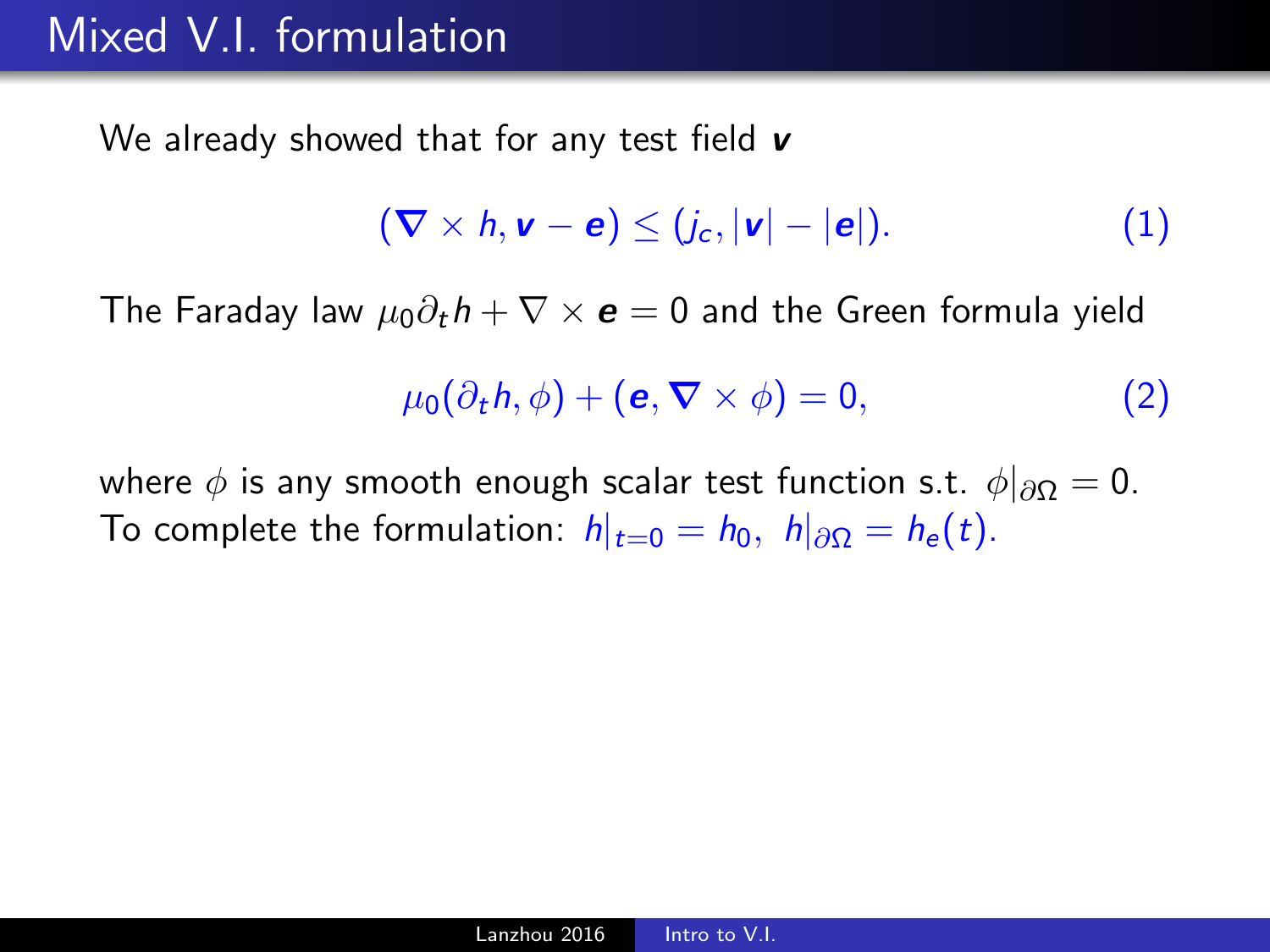# Mixed V.I. formulation

We already showed that for any test field  $\boldsymbol{v}$ 

$$
(\nabla \times h, \mathbf{v} - \mathbf{e}) \leq (j_c, |\mathbf{v}| - |\mathbf{e}|). \tag{1}
$$

The Faraday law  $\mu_0 \partial_t h + \nabla \times \mathbf{e} = 0$  and the Green formula vield

$$
\mu_0(\partial_t h, \phi) + (\mathbf{e}, \nabla \times \phi) = 0, \tag{2}
$$

where  $\phi$  is any smooth enough scalar test function s.t.  $\phi|_{\partial\Omega} = 0$ . To complete the formulation:  $h|_{t=0} = h_0$ ,  $h|_{\partial\Omega} = h_e(t)$ .

#### Advantages:

- All variables can be calculated (as for the dual v.i. form.);
- $\bullet$  Much simpler finite elements can be used for  $\bm{e}$ (vectorial p-w constant instead of the Raviart-Thomas el).
- Can be extended to the q.v.i. case  $j_c(h)$  (as the primal v.i.);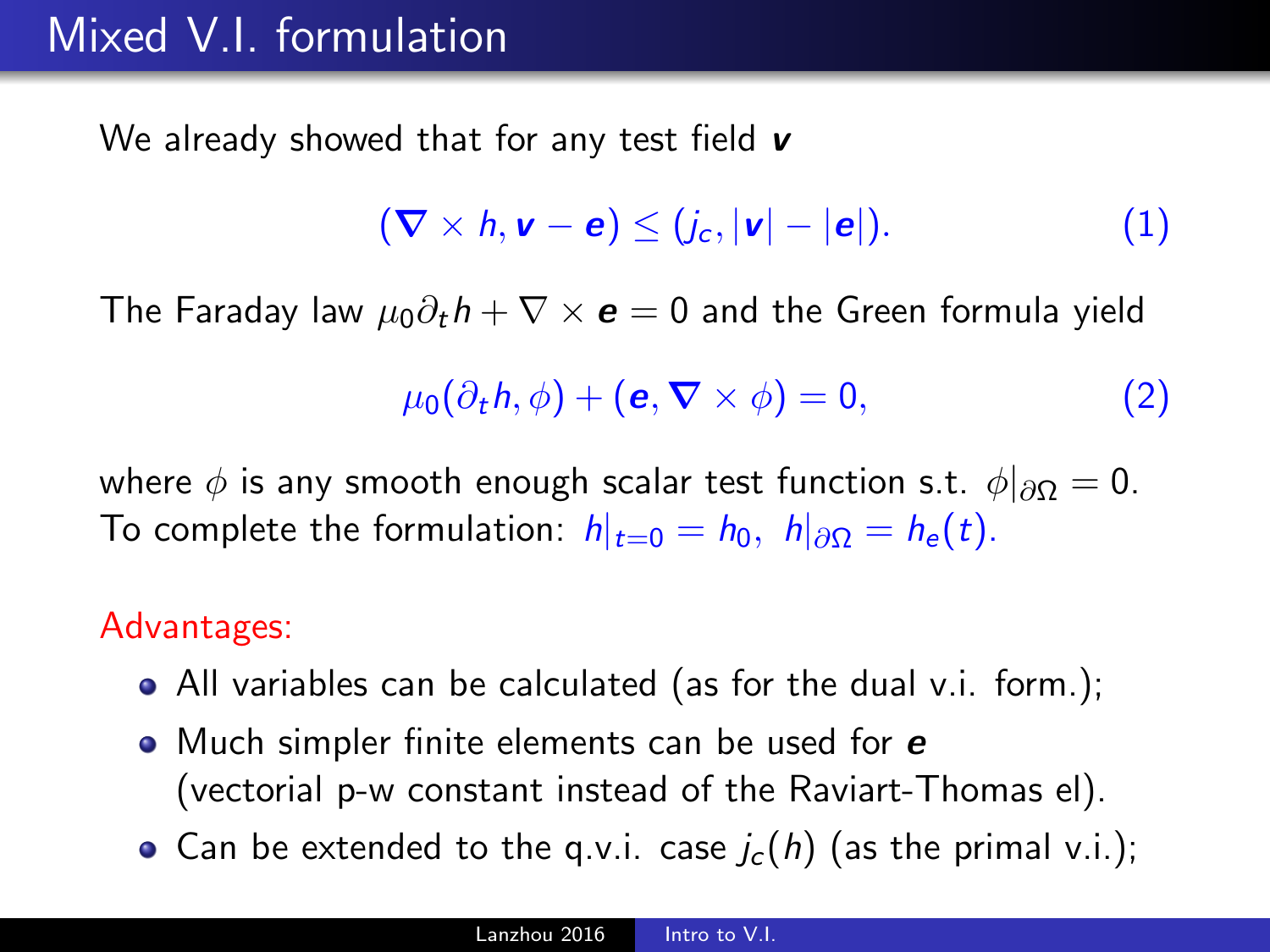#### Numerical solution of the mixed v.i.

- **1** Rotated variables: let  $\boldsymbol{E} = [e_2, -e_1]$ ,  $\boldsymbol{V} = [v_2, -v_1]$ . Then  $|E| = |e|$ ,  $|V| = |v|$  and  $\nabla \times \phi \cdot e = -\nabla \phi \cdot E$ . Hence  $(\nabla h, V - E) + (i_c, |V| - |E|) > 0.$  $\mu_0(\partial_t h, \phi) - (\nabla \phi, \mathbf{E}) = 0.$
- **2** Smoothing:  $|\mathbf{E}| \approx \frac{1}{1+\varepsilon} |\mathbf{E}|^{1+\varepsilon}$  for  $0 < \varepsilon \ll 1$ . The inequality boils down to  $\nabla h + j_c |\boldsymbol{E}|^{\varepsilon-1} \boldsymbol{E} = 0.$
- **3** Time discretization:  $\mu_0(h \hat{h}, \phi) \Delta t(\nabla \phi, \mathbf{E}) = 0.$
- <sup>4</sup> F.E. discretization:

nonconforming linear el. for  $h, \phi$ ; vectorial p-w constant el. for  $E$ .



**5** Iterations to resolve the nonlinearity: on the i-th iteration  $|\bm{\mathsf{E}}|^{\varepsilon-1}\bm{\mathsf{E}} \approx |\bm{\mathsf{E}}^{i-1}|^{\varepsilon-1}\bm{\mathsf{E}}^{i-1} + (|\bm{\mathsf{E}}^{i-1}|_{\delta})^{\varepsilon-1}(\bm{\mathsf{E}}^{i}-\bm{\mathsf{E}}^{i-1})$ where  $|\bm E|_{\delta} = \sqrt{|\bm E|^2 + \delta^2}$  with  $0 < \delta \ll 1$ . Over-relaxation.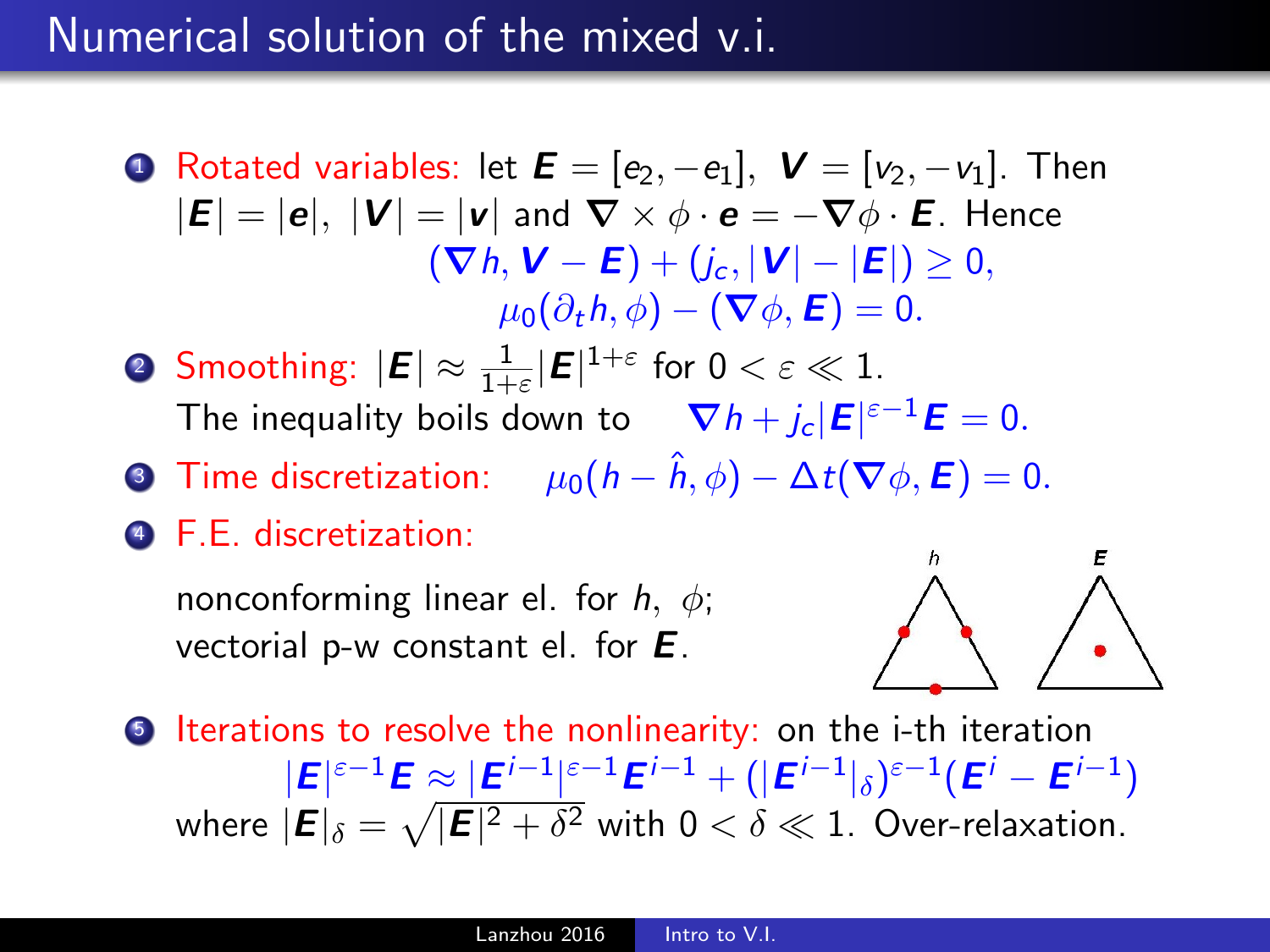In the numerical examples we assumed

 $h(x, 0) = 0$  and  $dh_e/dt = const.$ 

We used the dimensionless variables:

$$
\mathbf{x} = \frac{\mathbf{x}'}{L}, \quad t = \frac{t'}{t_0}, \quad \mathbf{j} = \frac{\mathbf{j}'}{j_c}, \quad h = \frac{h'}{Lj_c}, \quad \mathbf{e} = \frac{\mathbf{e}' t_0}{L^2 j_0}.
$$

**Here** 

L is the characteristic cross-section size,

 $t_0$  is chosen to make  $dh_e/dt = 1$ .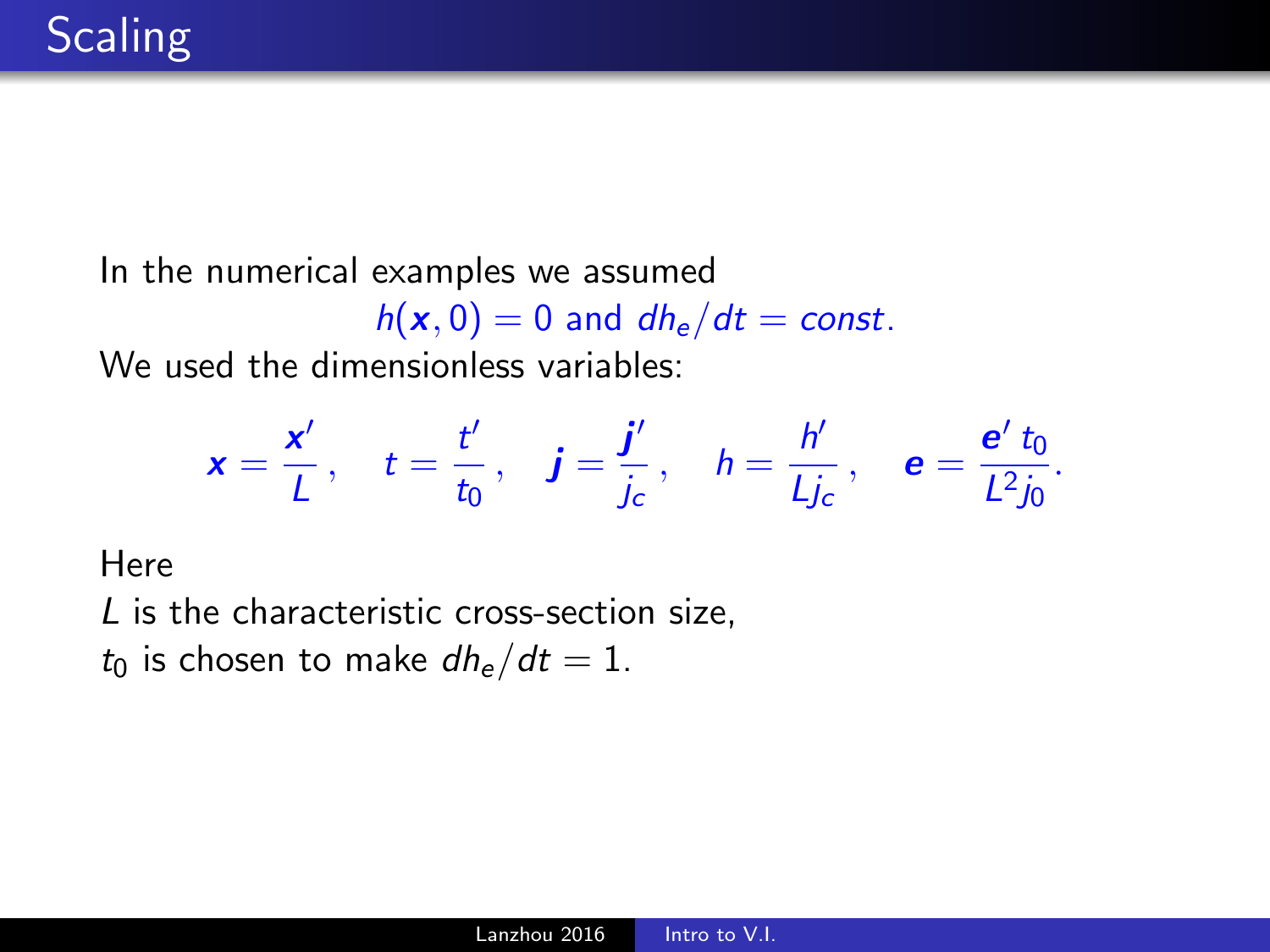# Simulation: homogeneous cylinders in a growing field

Levels of  $|e|$ :



Levels of h and current contours:



Magnetization of homogeneous cylinders of different cross-sections. Dimensionless variables,  $h_e(t) = t$ , shown for  $t = 0.3$ .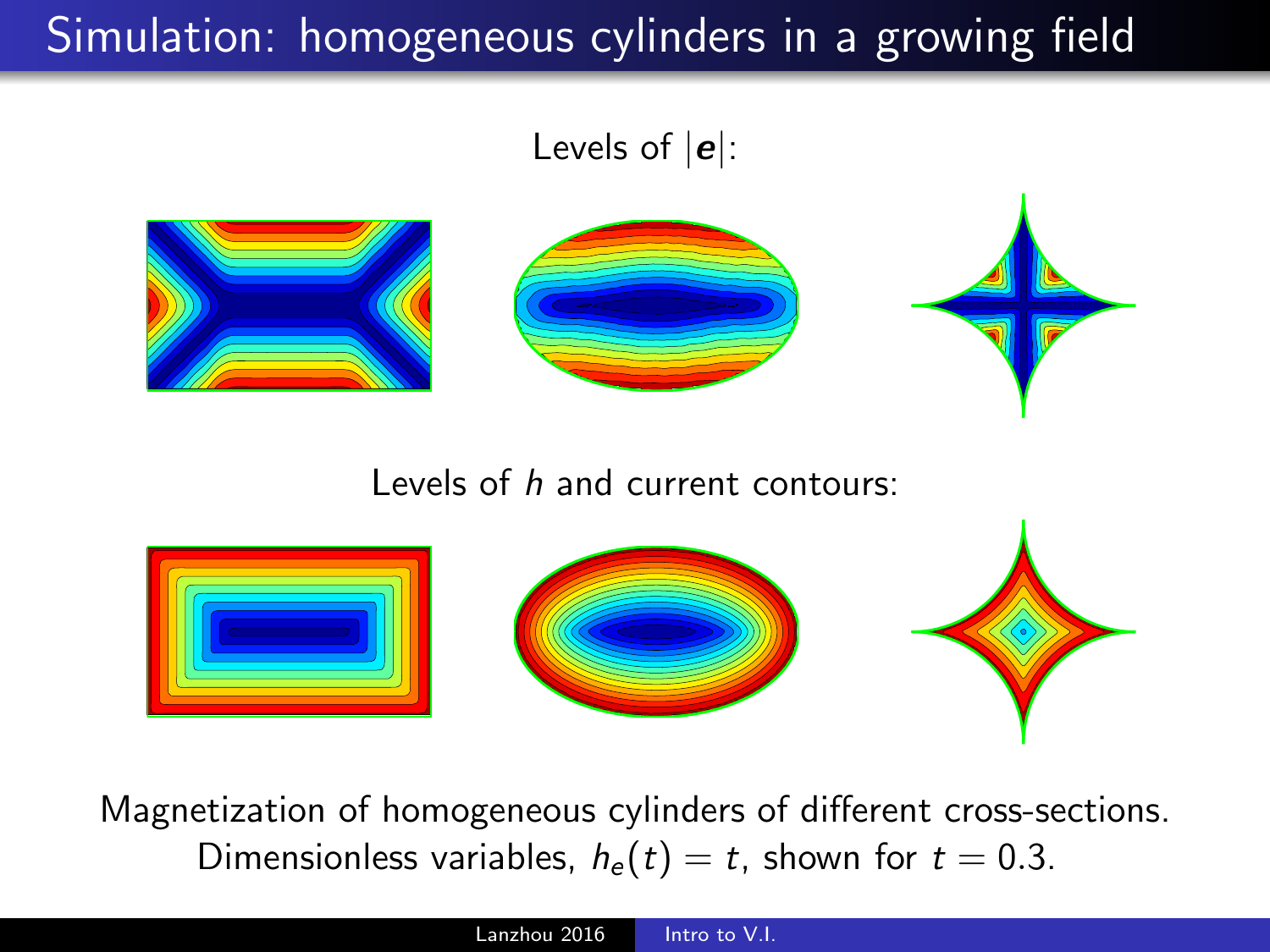# Simulation: inhomogeneous cylinder in a growing field

 $h_e = 0.3$ 

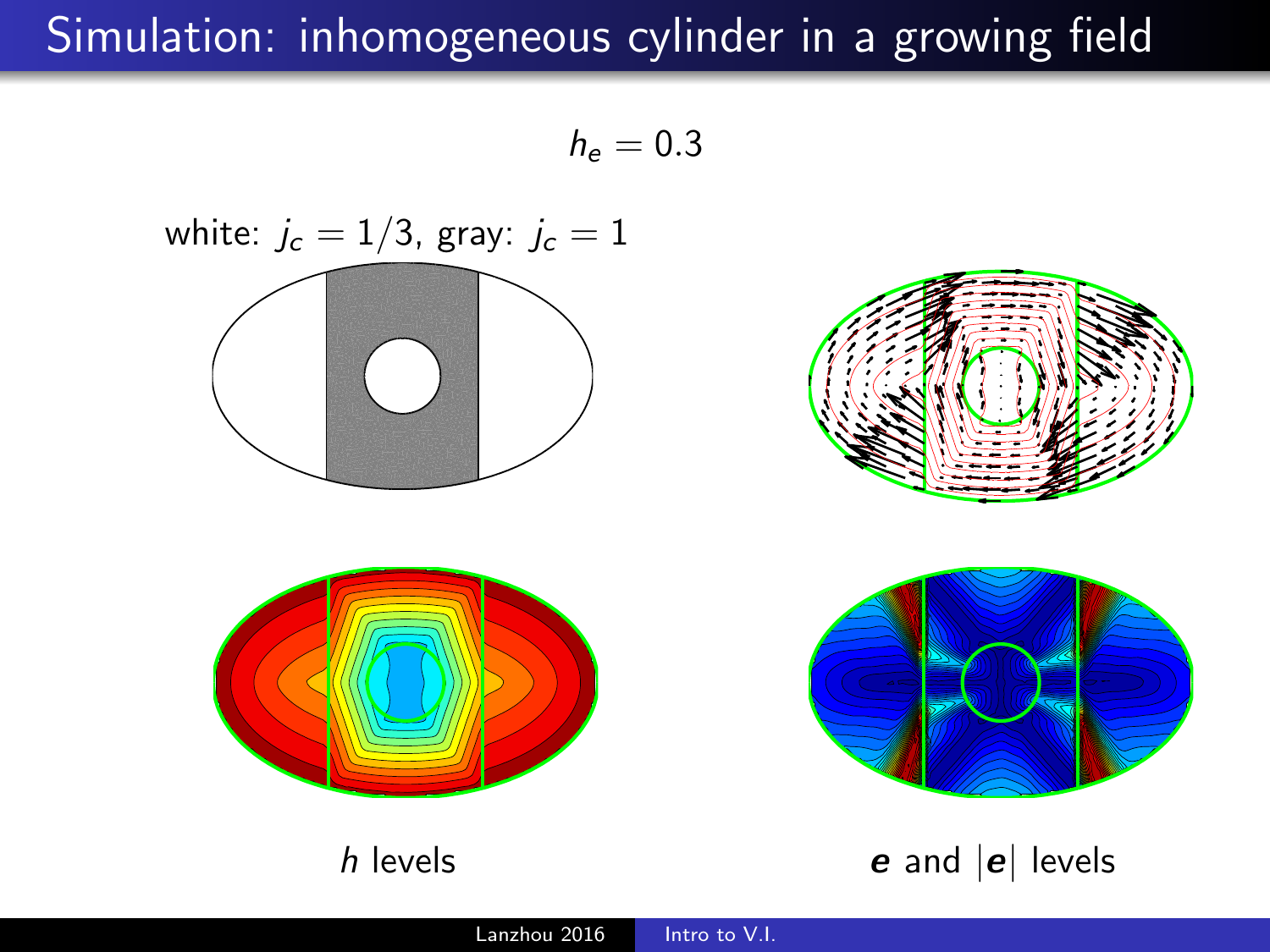Simulation: hollow cylinder in a growing field ( $h_e = 0.6$ )

Left – **e** and contours of **j**, right –  $|e|$  levels, bottom – h levels





The magnetic field penetrates the hole through a thin channel; the electric field is very strong along this path.